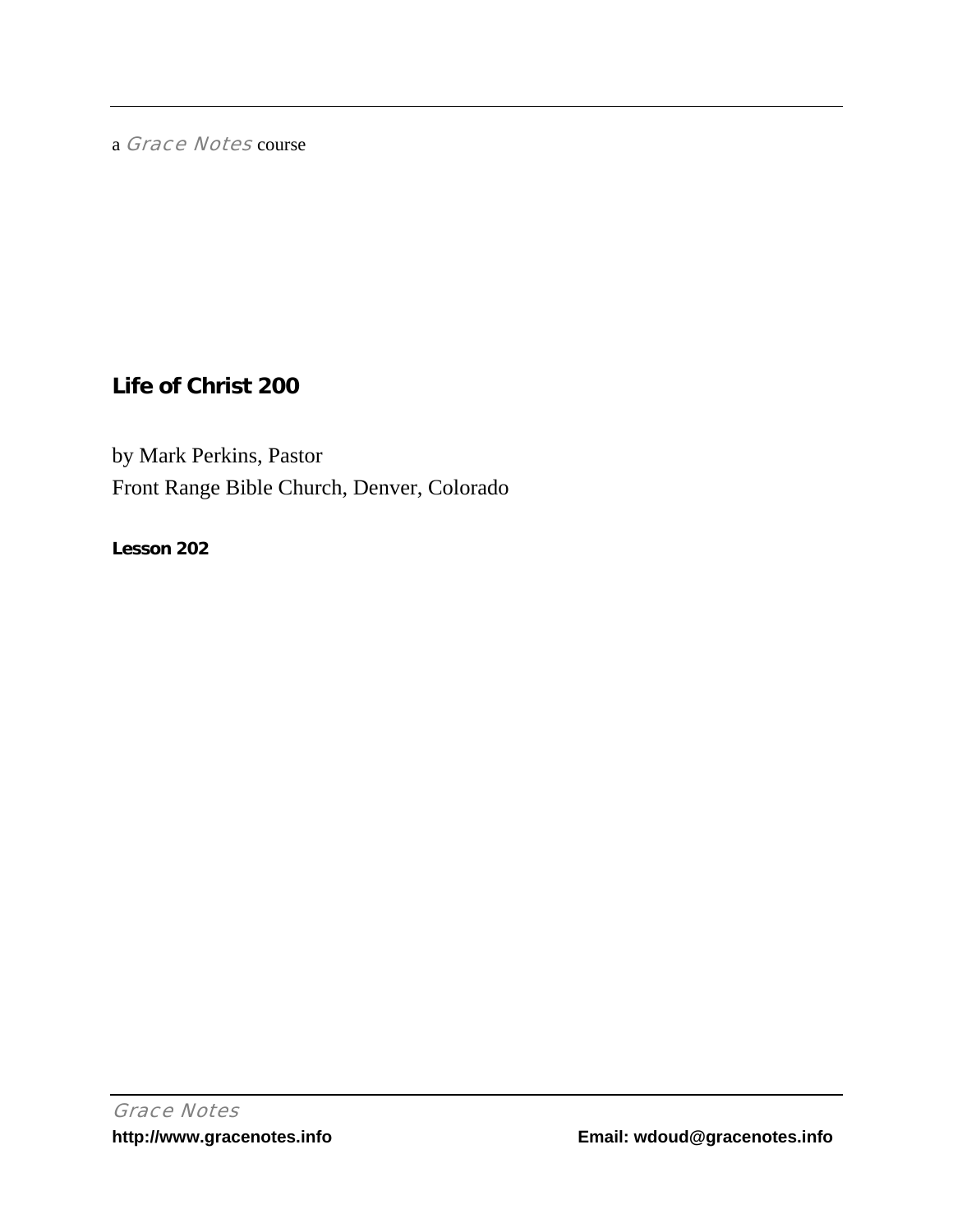## Life of Christ 202

## **Contents of Lesson 202**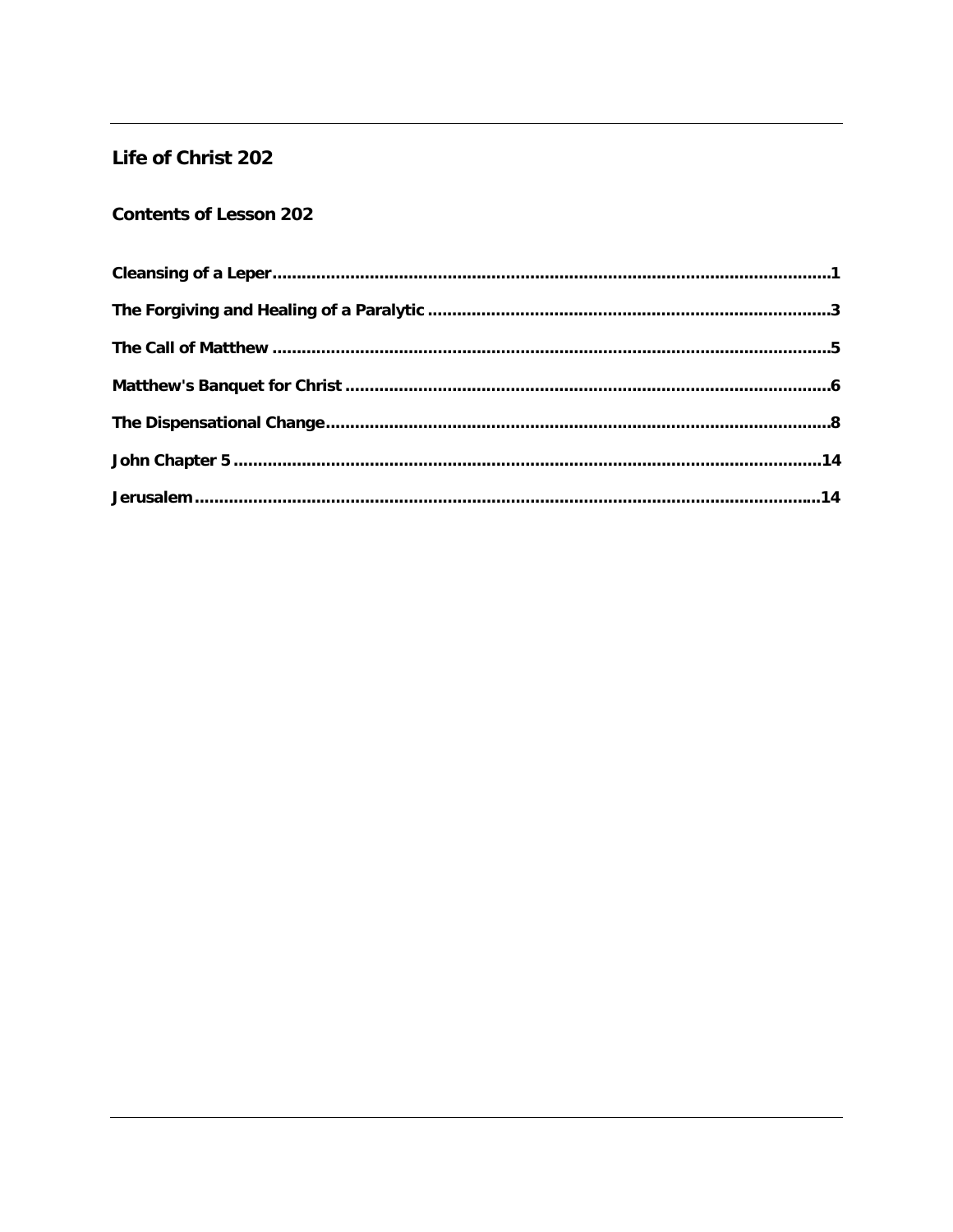#### <span id="page-2-0"></span>**Cleansing of a Leper**

**Matthew 8:2-4**: "And behold, a leper came to Him, and bowed down to Him, saying, "Lord, if You are willing, You can make me clean." And He stretched out His hand and touched him, saying, "I am willing; be cleansed." And immediately his leprosy was cleansed." And Jesus said to him, "See that you tell no one; but go, show yourself to the priest, and present the offering that Moses commanded, for a testimony to them."

Mark 1:40-45: "And a leper came to Him, beseeching Him and falling on his knees before Him, and saying to Him, "If you are willing, You can make me clean." And moved with compassion, He stretched out His hand, and touched him, and said to him, " I am willing; be cleansed." And immediately the leprosy left him and he was cleansed. And He sternly warned him and immediately sent him away, and He said to him, "See that you say nothing to anyone; but go, show yourself to the priest and offer for you cleansing what Moses commanded, for a testimony to them." But he went out and began to proclaim it freely and to spread the news about, to such an extent that Jesus could no longer publicly enter a city, but stayed out in unpopulated areas; and they were coming to Him from everywhere."

**Luke 5:12-16**: "And it came about that while He was in one of the cities, behold, there was a man full of leprosy; and when he saw Jesus, he fell on his face and implored Him, saying, "Lord, if You are willing, You can make me clean." And He stretched out His hand, and touched him, saying, "I am willing; be cleansed." And immediately the leprosy left him. And He ordered him to tell no one, "But go and show yourself to the priest, and make an offering for your cleansing, just as Moses commanded, for a testimony to them." But the news about Him was spreading even farther, and great multitudes were gathering to hear Him and to be healed of their sicknesses. But He Himself would often slip away to the wilderness and pray."

This occurs in one of the cities in the region of Galilee.

The account follows the usual formula for healing; the man asks; Christ touches; the healing comes to pass.

The man's ailment is significant: it is leprosy, and when one recovered from this disease he was required by the law to make a ritual sacrifice.

Leprosy originated in Egypt, and probably at some time during the slavery of Israel there, 1800-1400 B.C. It is definitely an Egyptian disease.

Since the children of Abraham were living in Egypt, and under somewhat trying conditions, it would have been very difficult for them to avoid it, and apparently they did not.

The book of Leviticus has a very detailed symptomology of the disease, and is quite strict on the necessity of quarantine. See Lev 13 and 14.

The disease itself was considered completely incurable until 1960, A.D. Because of this, when someone did recover, it was an outright miracle. Thus the offerings.

Leprosy is caused by a bacterial organism very similar to the one that causes tuberculosis. Indeed, the two may have a common ancestor. In all of its forms it is a very hideous disease, and can at some points be quite infectious. Hence the Scriptural caution of quarantine.

In some instances, Leprosy resulted from sinfulness. Miriam's judgment of Moses for his genetically (Egyptian) Gentile wife resulted in the disease. She had it for seven days only. Moses had the disease for a moment, as a sign of God's power to him (Ex 4:6). Naaman the Syrian had it, and became healed. He was commanded to undergo seven cleansings in the river Jordan.

The man's faith is remarkable: he says, "if you are willing, you can make me clean." Notice how very grace oriented this is - it all depends on Christ. Christ's response is apropos - "I am willing..."

This sacrifice would be one attended by a priest, and so Christ sent the man in that direction, so that the priests would have a testimony of Christ's messianic powers. At the same time, Christ makes it clear that he is to tell no one else. The ex-leper blew it.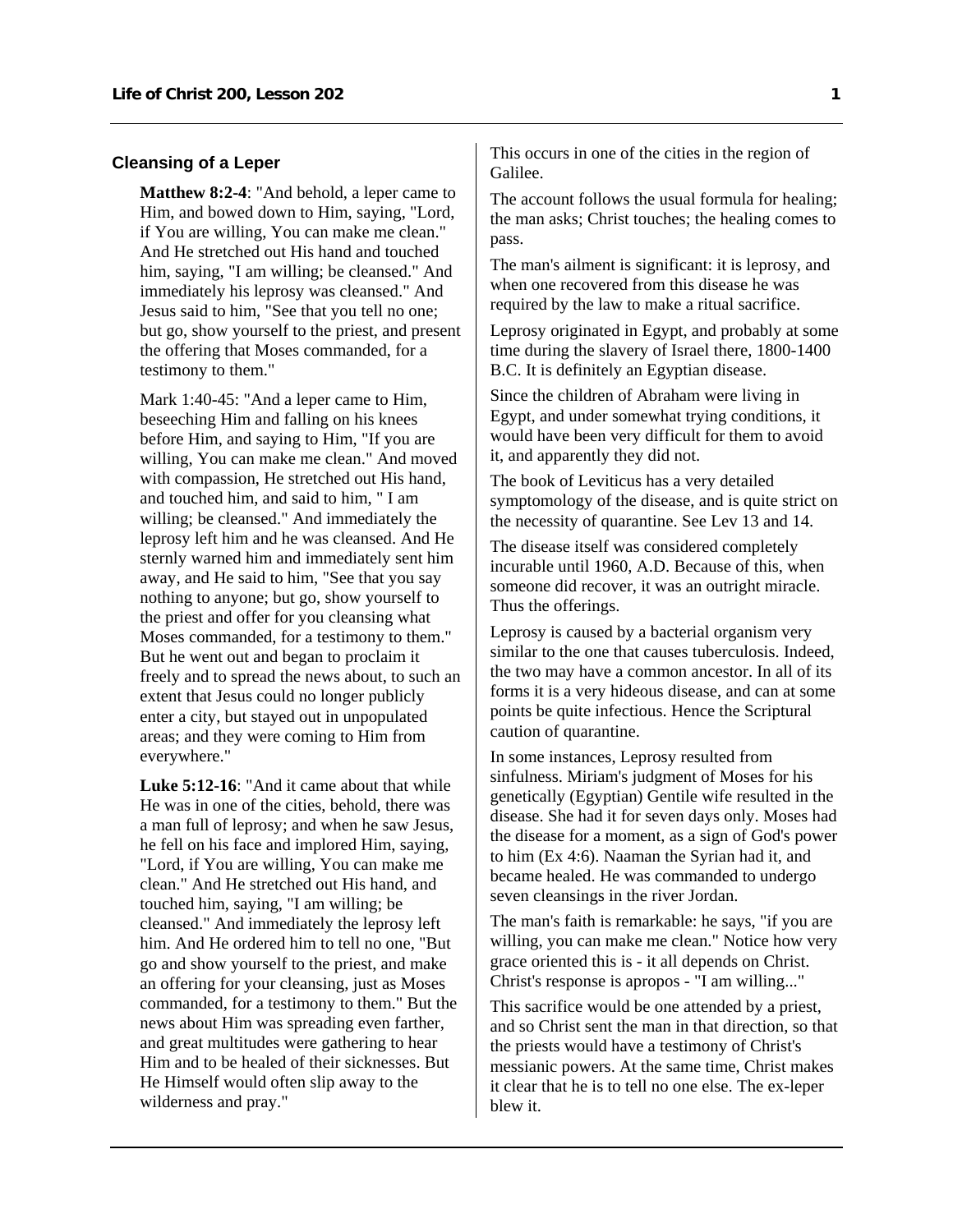In light of what we know about healings, and how they pointed to the atonement, there is additional symbolism here. The sacrifices for a healed leper were sacrifices based on the atonement of the Messiah.

These sacrifices were all but forgotten in Israel. The last recorded one to be healed from the disease was a Syrian, Naaman.

That a priest would be asked to make this ritual would have been completely unheard of, and therefore a real attention getter.

The ritual went like this:

The priest collected two clean live birds, cedar wood, a scarlet string, and hyssop.

The first part of the ritual involved killing one bird over an earthenware vessel and under running water. Interestingly enough, the word for running is actually 'living'. This etymological observation may explain the initial confusion with the woman at the well.

Then the wood, the string, the hyssop, and the still living bird, and dip them all together into the blood of the already sacrificed bird.

The bird, the branch, the string, and the hyssop are then shaken toward the newly healed individual, sprinkling him or her with the blood and water from the first bird.

Immediately after the sprinkling, the still living bird is set free.

What this all adds up to is a symbolization of the miraculous recovery.

The killing of one bird and the freeing of another has obvious symbolism. The healed leper should by all rights be doomed to a horrible life and death. Only the intervention of God has saved him. He should be the dead bird, but instead he is the living one, free from a terrible disease. It also symbolizes the killing of Christ so that we might have freedom from sin.

The cedar wood was one of exceptionally fine quality, and it represents the body of the now healed leper. Because of its hardness and also its fragrance add it to a tree that is extremely resistant to disease. This is also the new state of the leper. It also points to the perfect body of Christ on the cross.

The hyssop was well known as a fragrant herb, similar to Thyme and Marjoram. Due to the feathery spines on its stalk, it was ideal for use as a sprinkling device. Therefore it came to be a symbol for the purification from sin, Psalm 51:7. Someone used it at the cross to extend a sponge full of wine to Christ. It also represents the saving of Israel in the Exodus and the Passover feast.

The scarlet thread is a little more difficult. The scarlet dye was manufactured through the crushing of a certain species female worm. Christ called himself a worm,

TOLAH refers to the coccus iliacus, a very unusual worm which was harvested, crushed, put into a very large vat. In this manner, its blood was used for the purpose of making a crimson dye used to color king's robes in the ancient world.

On the cross, the perfect and impeccable humanity of Christ was crushed with the judgment of our sins. Therefore, He calls Himself TOLAH, for the weight of those sins crushed Him as He was being judged for them.

So the imputation and judgment of our sins in Christ on the cross by God the Father is analogous to the worm being crushed in a vat, so that its blood can be used for the manufacture of royal robes.

Because our Lord was judged for our sins on the cross, we now wear the royal robes of His imputed righteousness. We were imputed with the righteousness of God the Father, and we share the righteousness of Christ through the baptism of the Spirit.

Summary: the healing of a leper was also a celebration of the atonement of the Messiah on the cross. When Christ ordered the leper to present himself to the priests, it would have been a testimony that He was that atoning Messiah.

Naturally, this would have resulted in a great deal of publicity, and because that information pointed to Christ as Messiah, some of that would have been negative publicity.

From this point, Christ could no longer publicly enter a city. Instead, He generally stayed out in the countryside, and pray.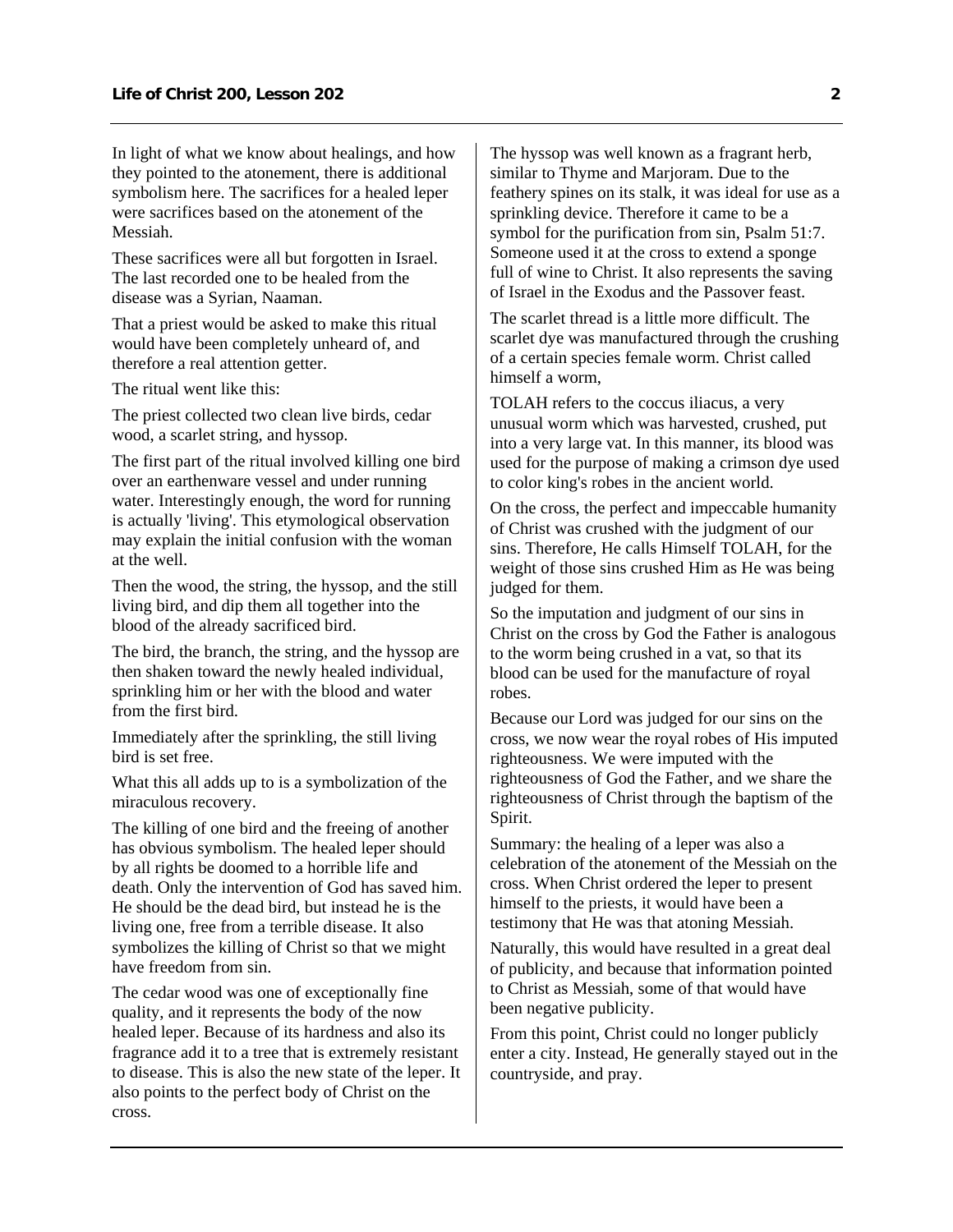## <span id="page-4-0"></span>**The Forgiving and Healing of a Paralytic**

**Matthew 9:1-8**: "And getting into a boat, he crossed over, and came to His own city. And behold, they were bringing to Him a paralytic, lying on a bed; and Jesus seeing their faith said to the paralytic, "Take courage, My son, your sins are forgiven." And behold, some of the scribes said to themselves, "This fellow blasphemes." And Jesus knowing their thoughts said, "Why are you thinking evil in your hearts? For which is easier, to say, 'Your sins are forgiven,' or to say, 'Rise and walk'? But in order that you may know that the Son of Man has authority on earth to forgive sins" - then He said to the paralytic - "Rise, take up your bed, and go home." And he rose, and went home. But when the multitudes saw this, they were filled with awe, and glorified God, who had given such authority to men."

**Mark 2:1-12**: "And when He had come back to Capernaum several days afterward, it was heard that He was at home. And many were gathered together, so that there was no longer room, even near the door; and He was speaking the word to them. And they came, bringing to Him a paralytic, carried by four men. And being unable get to Him because of the crowd, they removed the roof above Him; and when they had dug an opening, they let down the pallet on which the paralytic was lying. And Jesus seeing their faith said to the paralytic, "My son, your sins are forgiven." But there were some of the scribes sitting there and reasoning in their hearts, "Why does this man speak that way? He is blaspheming; who can forgive sins but God alone?" And immediately Jesus, aware in His spirit that they were reasoning that way within themselves, said to them, "Why are you reasoning about these things in your hearts? Which is easier, to say to the paralytic, 'Your sins are forgiven'; or to say, 'Arise, and take up your pallet and walk'? But in order that you may know that the Son of Man has authority on earth to forgive sins" - He said to the paralytic - I say to you, rise, take up your pallet and go home." And he rose and immediately took up the pallet and went out in

the sight of all; so that they were all amazed and were glorifying God, saying, "We have never seen anything like this."

**Luke 5:17-26**: "And it came about one day that He was teaching; and there were some Pharisees and teachers of the law sitting there, who had come from every village of Galilee and Judea and from Jerusalem; and the power of the Lord was present for Him to perform healing. And behold, some men were carrying on a bed a man who was paralyzed; and they were trying to bring him in, and to set him down in front of Him. And not finding any way to bring him in because of the crowd, they went up on the roof and let him down through the tiles with his stretcher, right in the center, in front of Jesus. And seeing their faith, he said, "Friend, your sins are forgiven you." And the scribes and the Pharisees began to reason, saying, "Who is this man who speaks blasphemies? Who can forgive sins, but God alone?" But Jesus, aware of their reasonings, answered and said to them, "Why are you reasoning in your hearts? Which is easier, to say, 'Your sins have been forgiven you,' or to say, 'Rise, and walk'? But in order that you may know that the Son of Man has authority on earth to forgive sins" - He said to the paralytic - "I say to you, rise, and take up your stretcher and go home." And at once he rose up before them, and took up what he had been lying on, and went home, glorifying God. And they were all seized with astonishment and began glorifying God; and they were filled with fear, saying, "We have seen remarkable things today."

Jesus returns from the city where he had healed the leper and once again pointed to his atonement. In the mean time, He had become ever more popular, and could hardly enter a city without a great uproar, and the formation of a crowd. This is the reason for the sea-borne transport - He could swiftly cross over with the fear of the assembly of a bothersome crowd. Matthew calls Capernaum Jesus' own city - it was where he had received the most positive volition, and where He was living for the time being. His headquarters as it were.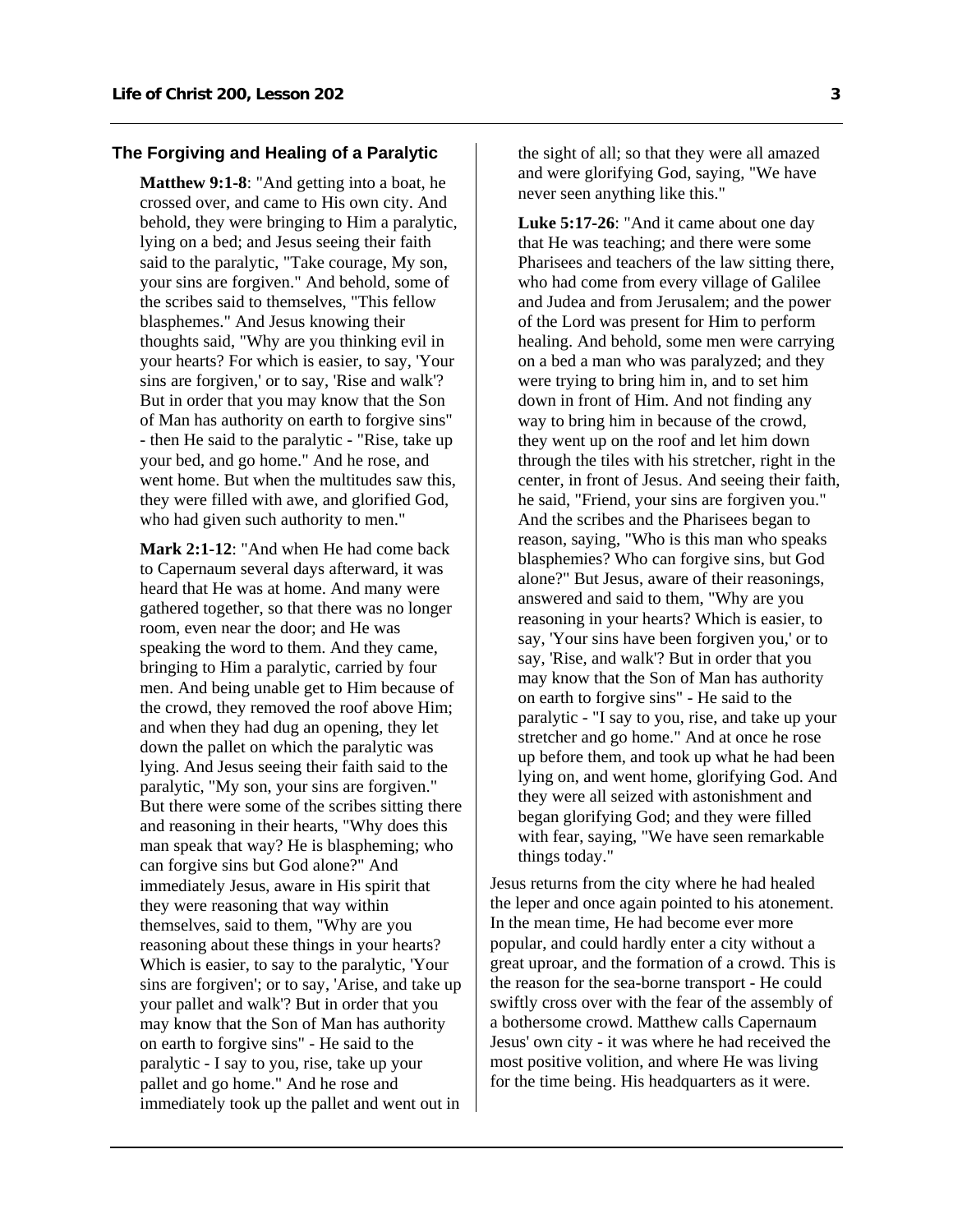When He had enjoyed several days of rest and anonymity, the people found Him at home, and so a great crowd gathered. This crowd was composed of Pharisees and Scribes from all over Galilee and Judea, and even from Jerusalem. They had put together an investigative committee to see what the big deal with Jesus was all about. There was no room - standing room only. He took the opportunity to begin teaching.

The power of the Lord was unto him for healing. Luke says it in 5:17: KAI DUNAMIS KURIOU EN EIS TO IASTHAI AUTON. A. This is important. Here it says clearly, explicitly, that Christ heals by the power of the Lord, and not by the power of His own deity as the second person of the Godhead. This is the exact representation of the doctrine of kenosis.

Also, there is an implication that there were times when the power was not available. So this was a God given and directed power, and God chose the timing. It includes self awareness of that power. In some way, Christ could detect what was going on, and be prepared to heal.

There was a paralytic who desired to be healed. However, he could not get through the crowd to Christ, even with help from four others, who bore him on a bed or pallet. It was their intent to lay the paralyzed man in front of Jesus (they may have known the thing about touching).

Thwarted by the crowd (and can't you just see the Pharisees and Scribes refusing to budge), the four men then manage to get their charge up onto the roof, and then to dig and remove tiles immediately over the head of Christ. They are persistent, and this is enough for Christ. They let him down right in front of Christ. And by the way, another great sermon was interrupted, but our Lord is quite skillful at turning these kinds of interruptions into opportunity. Besides, He recognized in them a great faith.

Christ's words are a shock to the Scribes and Pharisees. He says, "My child, your sins are forgiven you." Luke has a difference here with the other synoptic writers.

The reason for Luke's difference is one of tone verses literal wording.

Christ's tone in speaking these words was gentle and compassionate. Even though He spoke literally the word ANTHROPE, He said it so gently and compassionately that Matthew and Mark were compelled to translate it from the Aramaic as TEKNON.

When Christ tells the paralytic that his sins are forgiven, this should be nothing new to the Scribes and Pharisees. They should know better.

Christ does not actually say, "I forgive you by my authority". He uses the passive voice, and so only indicates that the source of the paralytic's forgiveness is outside of his power.

Furthermore, in the Old Testament, others are given the authority to communicate the forgiveness of God to His people.

Through a priest in the ritual sin offering, Lev 4:20.

Through an angel in Isaiah 6:7.

The thought process does not match what Christ said, the Scriptures, nor is it even honest with their own practice.

Christ, by saying these words, did not necessarily imply that He was the atonement, or that He had the authority to forgive.

The Old Testament has a prescription for forgiveness which could include the pronouncement by man or angel of the thing which God had done.

The priesthood held it to their own right that they should conduct the sacrifices and rituals, and thus by them forgive the sins of the people. This was a gross perversion of their office, but nonetheless they did become this presumptuous.

Really, the indignation of the Scribes and Pharisees comes from their feeling that Christ is impinging on their territory. Territory that they had obtained illicitly. The hypocrisy of the Pharisees on this occasion is quite evident. When they said to Christ that He was a blasphemer and that forgiveness was the realm of God, what they meant that was they did not want Christ to take over their position as the forgiver of the people.

So Christ must demonstrate to the Pharisees that He really does have the authority to tell this paralytic that he is forgiven.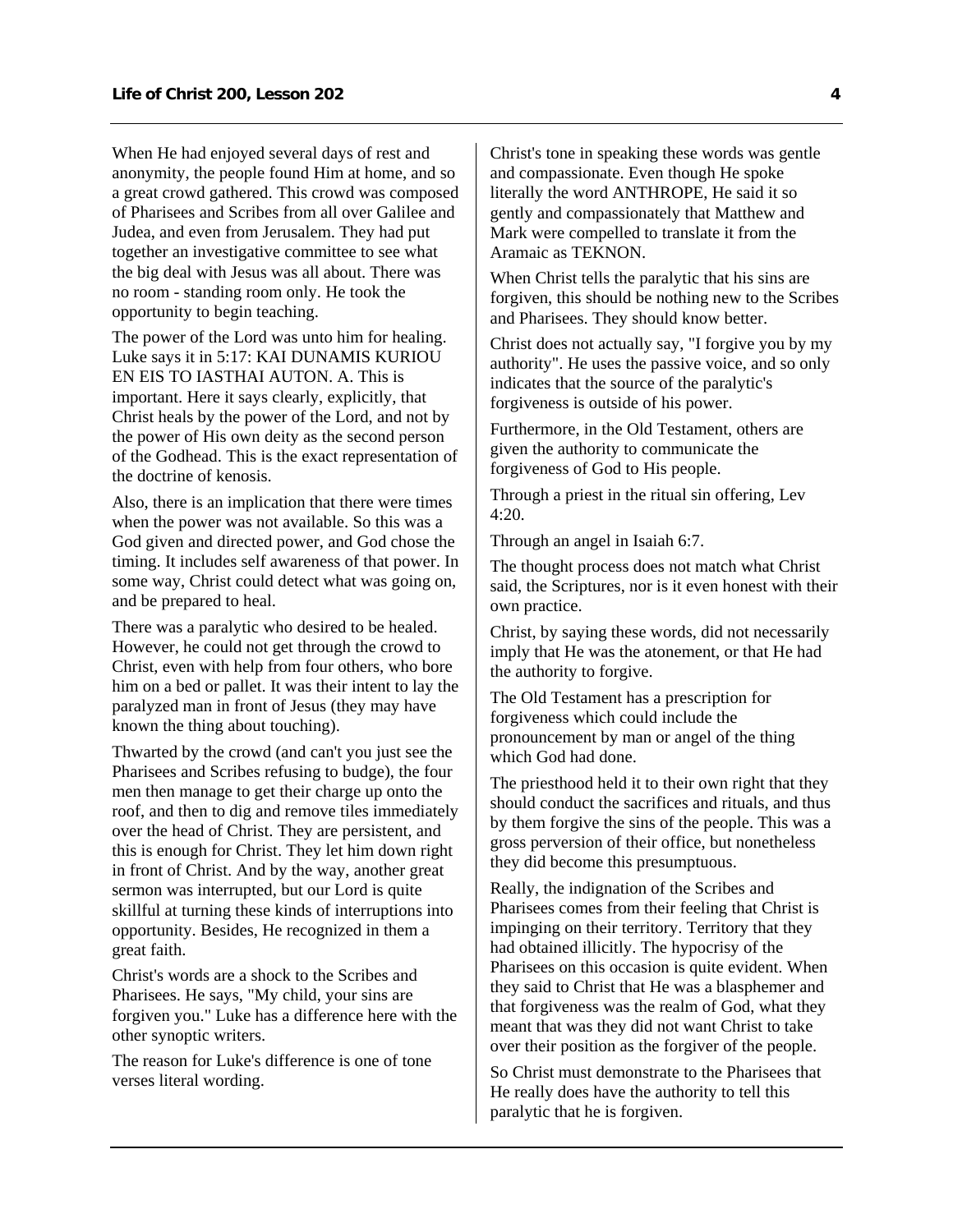<span id="page-6-0"></span>He first reasons with the Pharisees, in order to point out their hypocrisy.

Which is easier to say: 'Your sins are forgiven' or 'Rise up and walk'? It was easy for the Scribes and Pharisees to tell their charges that their sins were forgiven. They would just say the words, and the people would feel good.

But could the scribes speak with authority, and tell the man to rise and walk? They were completely and totally helpless in this regard.

So Christ points out to the Jewish leadership that there is a vital difference between He and them: He has the power of God, and they do not. He has the authorizing, validating gifts of the Spirit and they are impotent beside Him.

And then He says the words (no mention of touch is here, but it was present - Luke 4:40 is still in effect at this time) SOI LEGO, EGEIRE KAI ARAS TO KLINIDION SOU POREUOU EIS TON OIKON SOU. "I say to you, rise and take up your pallet, go to your home".

But notice something else - that Christ refers to Himself as the Son of Man. This was a Messianic term. (Son of Man)

And so the paralytic did exactly as Jesus commanded.

## **The Call of Matthew**

**Matthew 9:9**: "And as Jesus passed on from there, He saw a man, called Matthew, sitting in the tax office; and He said to him, 'Follow Me!' And he rose, and followed Him.

**Mark 2:13-14**: "And he went out again by the seashore; and all the multitude were coming to Him, and He was teaching them. And as He passed by, He saw Levi the son of Alpheus sitting in the tax office, and He said to him, 'Follow Me!' And he rose and followed Him."

**Luke 5:27-28**: "And after that He went out, and noticed a tax-gatherer named Levi, sitting in the tax office, and he said to him, 'Follow Me.' And he left everything behind, and rose and began to follow Him."

Christ passes on from his headquarters at Capernaum to a place by the seashore. Since Capernaum was a seaside town, this was probably not very far at all.

Again Christ was mobbed by the crowds - this time the crowds of commoners, and not Pharisees and Scribes.

Christ and the crowd are moving from one place to another, and just then He noticed a tax-collector sitting in his office.

Matthew and Mark portray this event as a slam bang affair - as though it just happened so quickly that you would hardly know what hit you.

Luke is much more matter of fact, but his account allows for the spirit of Matthew and Mark.

Christ orders Matthew to follow Him. It is the present active imperative of AKOLOUTHEO. Since the verb is in the present tense, it indicates that the act of following should be durative.

And Matthew left everything and rose and followed Christ! Instant obedience, and this from one the religious types of Israel would have nothing to do with.

Matthew - God used an outcast. His name is a transliteration of the Aramaic word which means gift of God.

In his own Gospel, Matthew uses his regular name. In other gospels, the name Levi is used. It is likely that Matthew became his name after his conversion.

Matthew was a Jewish tax collector. It is likely that he was fairly well off financially because of his profession. This makes his decision to follow Christ all the more remarkable, because he left it all behind - Lk 5:28. It is likely that he worked at the toll house in Capernaum.

As a tax collector, Matthew was an outcast in Jewish society. He apparently had no friends who were devout in the Jewish faith for at his party there were only other tax collectors and sinners.

The Roman tax collectors were hated by the Jews because the Roman taxes were in addition to the Jewish taxes.

They were also hated because they represented the occupying forces of the Roman Empire.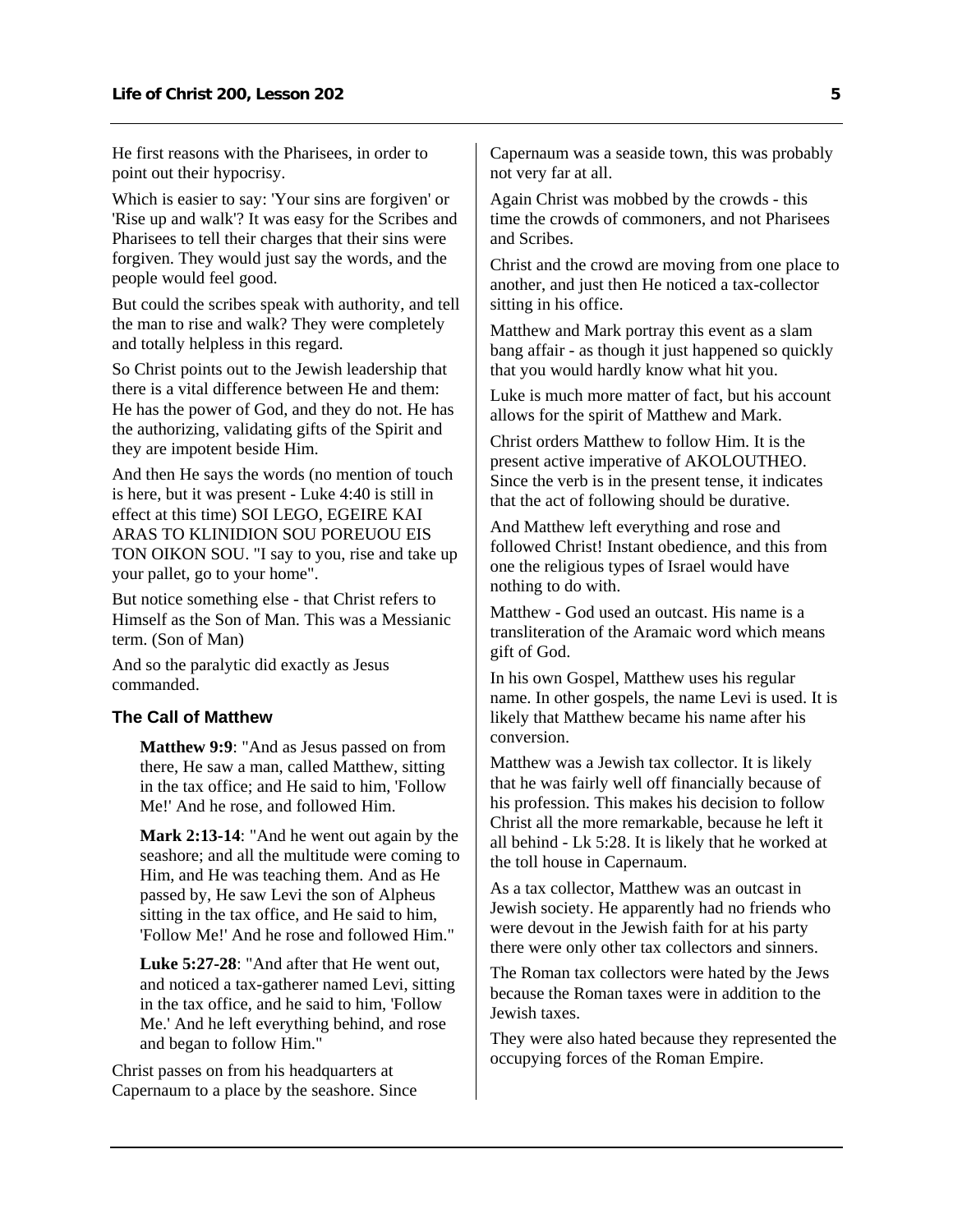<span id="page-7-0"></span>The tax collectors made their living by inflating the Roman taxes. They essentially worked on commission.

Tax collectors were wealthy, but hated by their own society. They had to live with a tremendous amount of prejudice.

Because of this prejudice their social options were severely limited. They could only socialize with others who were outcasts.

It was easy for Matthew to follow Christ, considering his personal circumstances. Social isolation does not make it easy to enjoy personal wealth. No doubt he knew of the supernatural essence of Christ's ministry, and he may have even heard Him speak. It is often the outcast that finds it easiest to follow Christ.

Matthew is a rich man who defied the odds.

Remember Matthew if you are an outcast.

#### **Matthew's Banquet for Christ**

**Matthew 9:10-13**: "And it happened that as He was reclining at the table in the house, behold many tax-gatherers and sinners came and were dining with Jesus and His disciples. And when the Pharisees saw this, they said to His disciples, 'Why is your Teacher eating with the tax-gatherers and sinners?' But when He heard this, He said, 'It is not those who are healthy who need a physician, but those who are sick. But go and learn what this means, 'I desire compassion, and not sacrifice' for I did not come to call the righteous, but sinners."

**Mark 2:15-17**: "And it came about that He was reclining at the table in his house, and many tax-gatherers and sinners were dining with Jesus and His disciples; for there were many of them, and they were following Him. And when the scribes of the Pharisees saw that He was eating with the sinners and taxgatherers, they began saying to His disciples, 'Why is He eating and drinking with taxgatherers and sinners?' And hearing this, Jesus said to them, 'It is not those who are healthy who need a physician, but those who are sick; I did not come to call the righteous, but sinners.'"

**Luke 5:29-32**: "And Levi gave a big reception for Him in his house; and there was a great crowd of tax-gatherers and other people who were reclining at the table with them. And the Pharisees and their scribes began grumbling at His disciples, saying, 'Why do you eat and drink with the tax-gatherers and sinners?' And Jesus answered and said to them, 'It is not those who are well who need a physician, but those who are sick. I have not come to call the righteous but sinners to repentance.'"

Matthew's reminiscence is the best, and he adds one thing that Mark and Luke overlook. It is a most important detail, especially for Jews, and we will get to it.

Matthew held a big reception at his own home for Christ, and invited his tax-collector buddies, and also many sinners were there as well. None of the accounts define just what kind of sinners they were, but in order to gain this appellation they would have been those who were public outcasts. This was truly the outcast's ball.

And Christ is reclining right at the table with them, eating and drinking. No doubt he was also making good of the time to communicate truth.

The Scribes of the Pharisees and the Pharisees participate in a coy and solicitous conspiracy against Christ.

They target Christ's disciples, thinking that they may be susceptible to their conspiratorial lies.

They are attempting to make Christ look bad in front of His disciples. Public opinion was extremely strong against the category of people who were at this banquet. They wanted to manipulate that public opinion in order to destroy Christ. But it was not the proper time yet.

Christ overhears their coy solicitations, and so He speaks to them a principle: 'It is not those who are well who need a physician, but those who are sick. I have not come to call the righteous but sinners to repentance.'

This can be posted on the doorframe of every local church. Every ambassador for Christ must remember this principle.

The local church is never to be some kind of social club for the self-righteous, or a place where only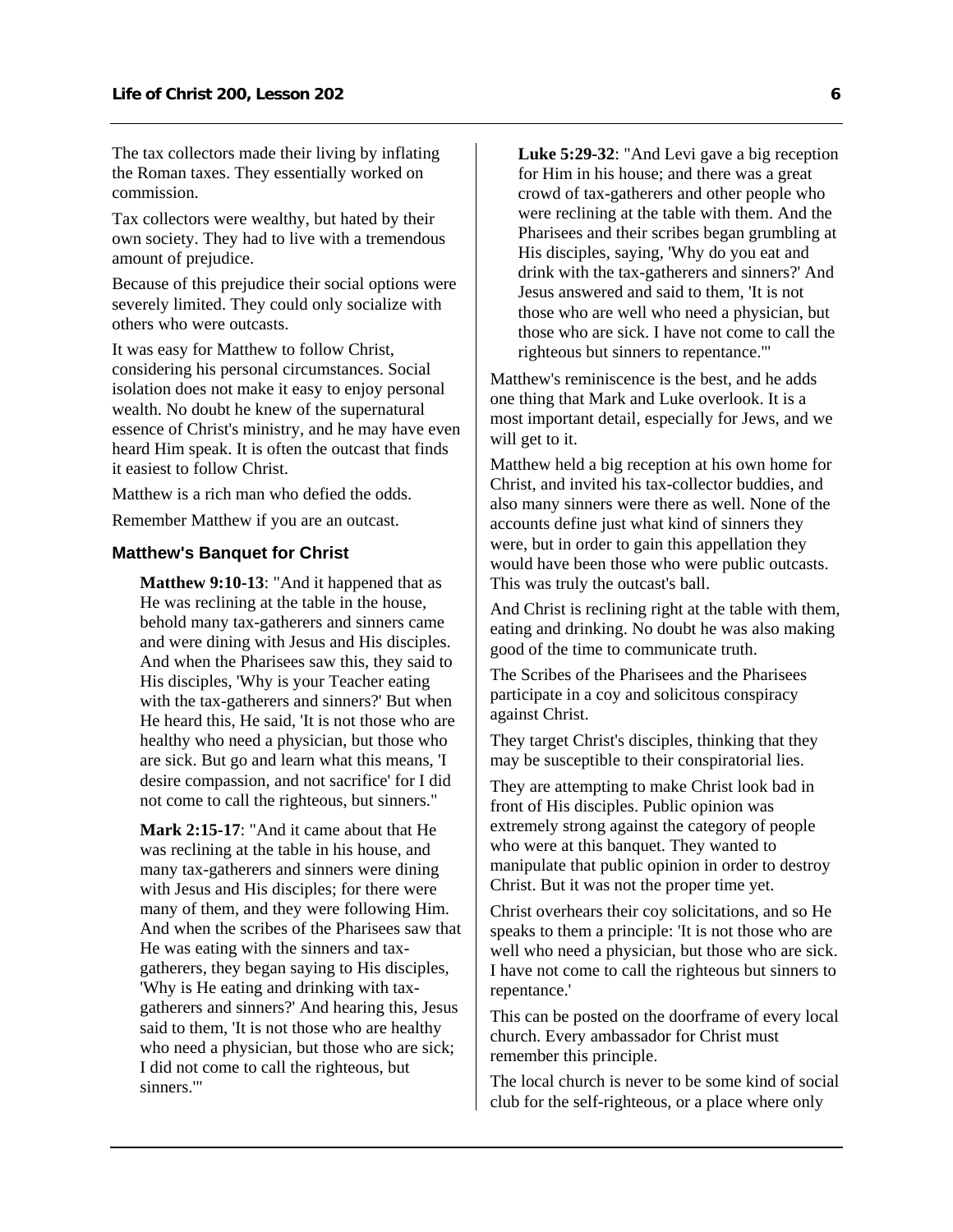people with nice and friendly personalities are allowed to be

There is a time for the sinner to grow up, but there is also a place for the sinner-beginner to learn the Word of God and learn how to apply it.

Luke, the physician would have loved this statement. It may have been one of the most important things that he had ever heard, even if it was told to him many years after it took place.

Matthew recalls that Christ quoted Hosea 6:6 as a reproof to the Pharisees. It was the perfect verse for them to hear.

In fact, Matthew would recall when Christ quoted this verse on another occasion, in chapter 12 verse 7 of his gospel.

Verse Six: "For I delight in virtue love, and not sacrifice; and knowledge of God instead of whole burnt offerings."

The first verb is haphets, and its meaning reveals a sensual and emotional response to stimuli.

It is used of sexual delight for both men and women, and for matters and things that are fun to do. It is pleasure of any kind, and is the basis for many systems of motivation.

It is in the qal perfect, which here reveals a principle of God's nature. This verse reveals God's very soul.

The object of God's delight is hesed - virtue love and the sum of human virtue in every expression of character. hesed is the revelation of motivation as it extends from the complex of thought in the soul. And God delights in this.

The converse of hesed is zabhah, the actual slaughter of the sacrificial animals. The picture here is the actual act of sacrifice. God does not delight in the acts of sacrifice. He created the animals, too. They, too are the objects (thought lesser) of His pleasure, and in sacrifice they are destroyed. God does not take pleasure in that, nor does he delight in just the act.

The Jews had gotten to the point where the ritual system meant absolutely nothing to them; where they just went through the motions, without the slightest thought of the representation.

And yet the sacrifices of the ritual system were magnificent representations of Bible doctrine. The rituals taught many aspects of Divine character and interaction with sinful mankind.

The ritual system was an ingenious way to teach Bible truth, and it was never designed for just going through the motions in order to please God.

Going through the motions was a part of idolatry, but it was not any part of the plan of God. The idolaters perceived going through the motions as a way to please the idol and soothe his wrath, and bring his blessing.

Going through the motions is anti-relationship, and is a philosophy that keeps its adherents ignorant of the person of God.

The second half of the parallel statement is similar, but brings its own distinctions.

yadha is the intimate kind of relationship knowledge that God earnestly desires. He wants His people to have a knowledge of Him.

the converse of yadha is again a part of the ritual system: it is the whole burnt offering, the me`oloth. But the idea again is relationship, and so it has been since the beginning of time.

Genesis 1:26-27, "Then God said, 'Let us make man in Our image, according to Our likeness...'" a. Why are we made in His image? So that we might have a relationship with Him, and bring praise to His name. b. The image is the soul image, not the physical one. God is not just a really big human being.

In the garden, there was a spiritual time of day, a time when the man and the woman would meet with God. It was relationship from the very beginning. Gen. 3:8, "And they heard the sound of the Lord walking in the garden in the spiritual time of the day."

All of the patriarchs and great believers of old were such because of their quality relationship with God. Noah, Abraham, Moses, Ruth, Esther, Rahab - all are great because they know Him and reflect His greatness in their own lives.

The ten commandments are based on relationship with God, Ex 20:1-3, "Then God spoke all these words, saying, 'I am the Lord your God, who brought you out of the land of Egypt, out of the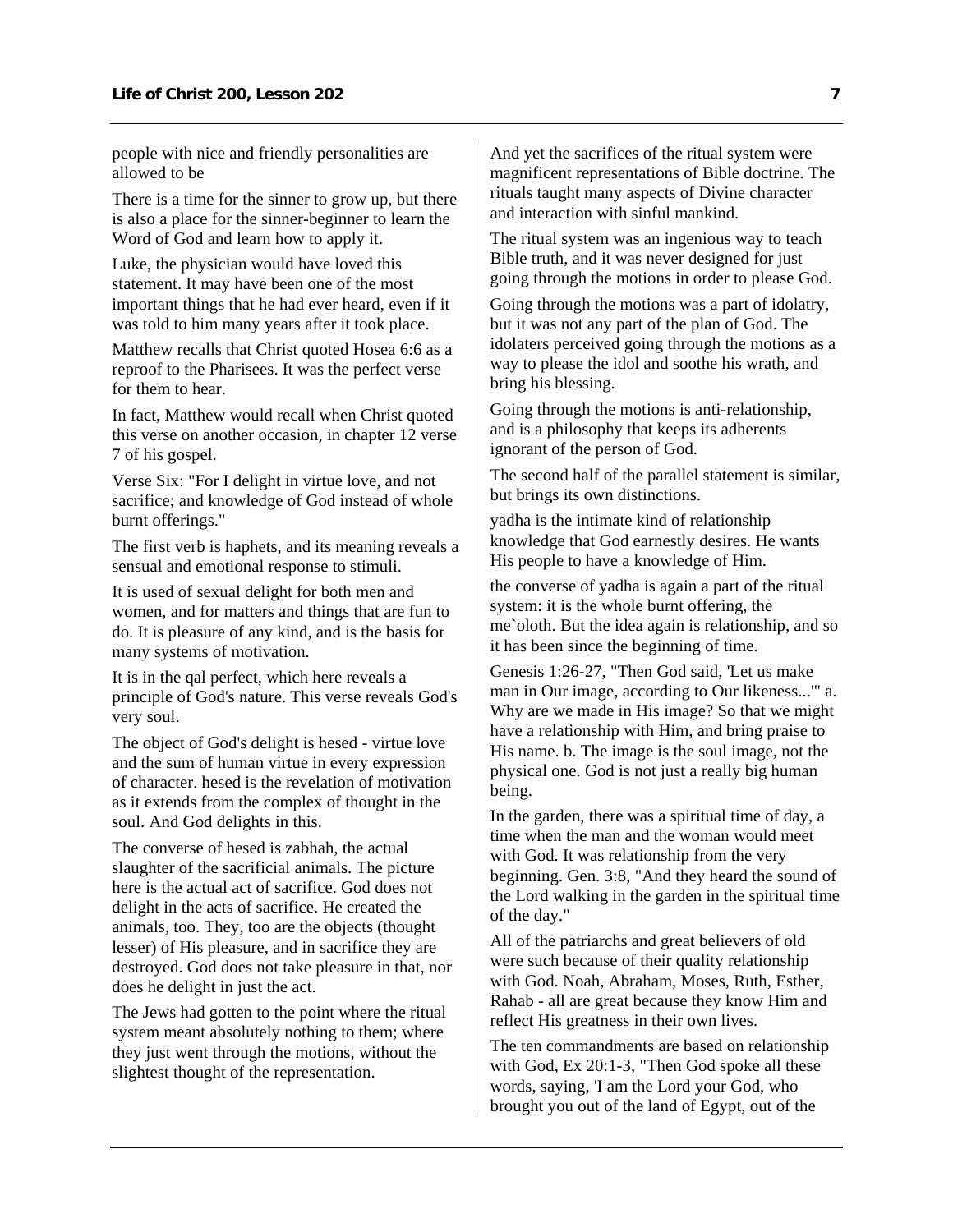<span id="page-9-0"></span>house of slavery. You shall have no others gods before Me."

All of the covenants to Israel were based on the precept that they must function in the framework of relationship with God.

**Deuteronomy 6:1-9** says it best, "Now this is the commandment, the statutes and the judgments which the Lord your God has commanded me to teach you, that you might do them in the land where you are going over to possess it, also that you and your son and your grandson might fear the Lord your God, to keep all His statutes and His commandments, which I command you, all the days of your life, and that your days may be prolonged. O Israel, you should listen and be careful to do it, that it may be well with you and that you may multiply greatly just as the Lord, the God of your fathers, has promised you, in a land flowing with milk and honey. Hear O Israel! The Lord is our God, the Lord is one! And you shall love the Lord your God with all your heart and with all your soul and with all your might. And these words, which I am commanding you today, shall be on your heart; and you shall teach them diligently to your sons and shall talk of them when you sit in your house, and when you walk by the way and when you lie down and when you rise up. And you shall bind them as a sign on your hand and they shall be as frontlet bands on your forehead. And you shall write them on the door posts of your house and on your gates."

The content of this verse is quite valid in the church age. Never get means mixed up with substance. a. The means is the ritual system, or in our dispensation the study of the word. b. The substance is a dispensational constant, that is, it is valid at all times in human history. The substance is relationship with God.

We must never ritualize relationship with God. To ritualize that is to trivialize it. God never intended for something so personal to be institutionalized or monopolized in any way.

The means are there for a reason, and are to be employed to maximum advantage. But the means are never going to be the substance, and God is never, ever pleased just by your 'doing' the means.

## **The Dispensational Change**

**Matthew 9:14-17**: "Then the disciples of John came to Him, saying, "Why do we and the Pharisees fast, but Your disciples do not fast?" And Jesus said to them, "The attendants of the Bridegroom cannot mourn as long as the bridegroom is with them, can they? But the days will come when the bridegroom is taken away from them, and then they will fast. But no one puts a patch of unshrunk cloth on an old garment; for its fullness pulls up from the garment, and a worse tear results. Nor do men put new wine into old wineskins; otherwise the wineskins burst and the wine pours out, and the wineskins are ruined; but they put new wine into fresh wineskins, and both are preserved."

**Mark 2:18-22**: "And John's disciples and the Pharisees were fasting; and they came and said to Him, "Why do John's disciples and the disciples of the Pharisees fast, but Your disciples do not fast?" And Jesus said to them, "While the bridegroom is with them, the attendants of the bridegroom do not fast, do they? So long as they have the bridegroom with them, they cannot fast. But the days will come when the bridegroom is taken away from them, and then they will fast in that day. No one sews a patch of unshrunk cloth on an old garment; otherwise the patch pulls away from it, the new from the old, and a worse tear results. And no one puts new wine into old wineskins; otherwise the wine will burst the skins, and the wine is lost, and the skins as well; but one puts new wine into fresh wineskins."

**Luke 5:33-39**: "And they said to Him, "The disciples of John often fast and offer prayers; the disciples of the Pharisees also do the same; but Yours eat and drink." And Jesus said to them, "You cannot make the attendants of the bridegroom fast while the bridegroom is with them, can you? But the days will come; and when the bridegroom is taken away from them, then they will fast in those days." And He was also telling them a parable: "No one tears a piece from a new garment and puts it on an old garment; otherwise he will both tear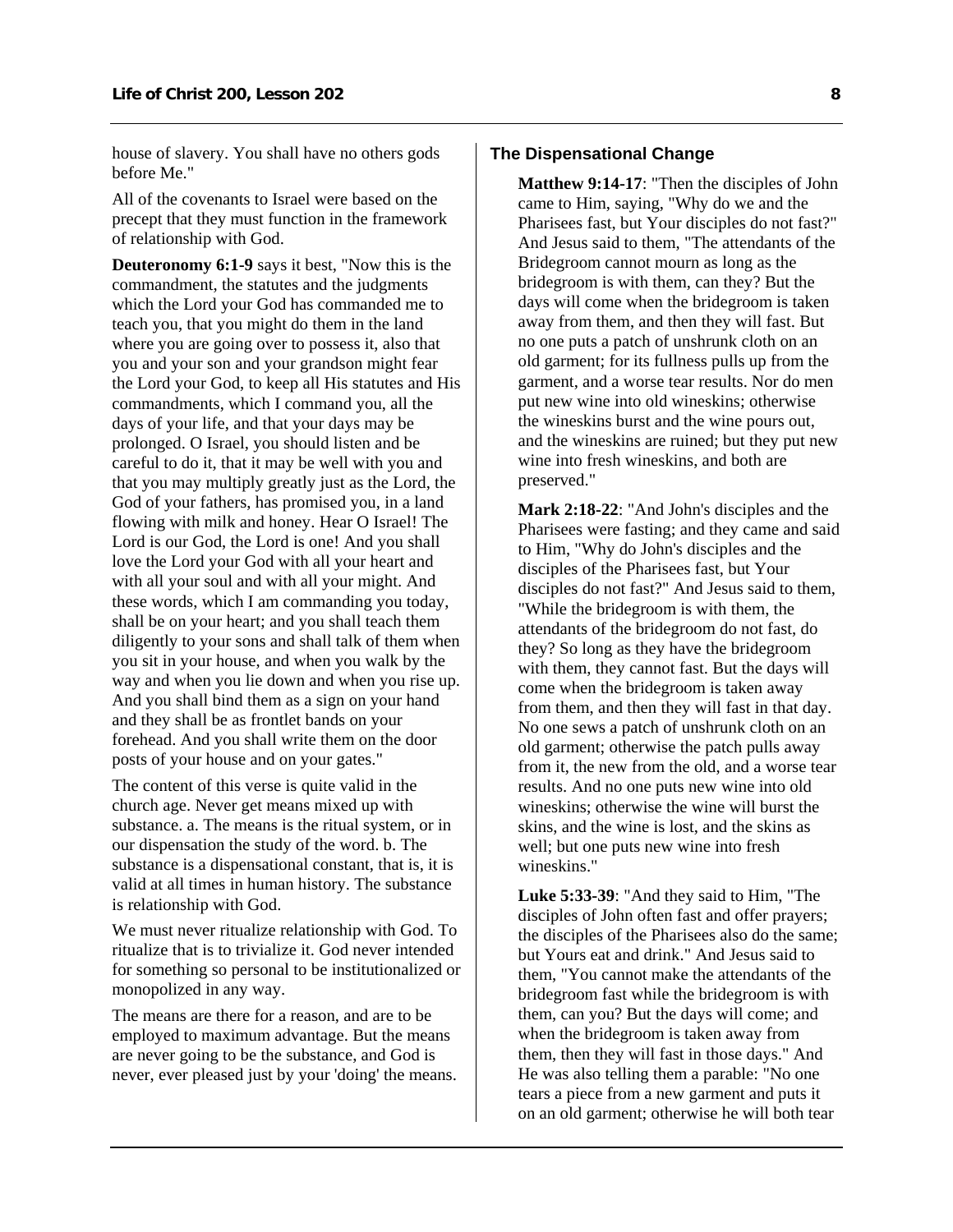the new, and the piece from the new will not match the old. And no one puts new wine into old wineskins; otherwise the new wine will burst the skins, and it will be spilled out, and the skins will be ruined. But new wine must be put into fresh wineskins. And on one, after drinking old wine wishes for new; for he say, 'The old is good enough.'"

## **Introduction**

Our Lord receives an opportunity here to give the disciples a basic understanding of a very complex subject: dispensation.

Here also is more evidence that John's disciples are not exactly on the cutting edge of theology, and in fact quite out of touch with Christ's kingdom ministry.

This passage forms the reply for John's statement then, and Christ definitely criticizes John's disciples for taking his viewpoint of the ministry transfer.

After the introductory details, the passage divides into three: the bridegroom analogy; the patch analogy; and the wineskin analogy.

The introductory details: "Then the disciples of John came to Him, saying, "Why do we and the Pharisees fast, but Your disciples do not fast?" "And John's disciples and the Pharisees were fasting; and they came and said to Him, "Why do John's disciples and the disciples of the Pharisees fast, but Your disciples do not fast?" "And they said to Him, "The disciples of John often fast and offer prayers; the disciples of the Pharisees also do the same; but Yours eat and drink."

Matthew has just the disciples of John approaching Jesus with the question of fasting; Mark has both John's disciples and the Pharisees asking; Luke has Christ's disciples making the same inquiry.

Obviously, the reconciliation of the passage takes some work. Two possibilities resolve the existence of contradictions.

The sequential explanation: Mark, Matthew, then Luke. In other words, there was a fast that both Pharisees and John's disciples had - and they noticed that Christ and His disciples were not

participating. First John's disciples, then the Pharisees came to Christ and asked their question.

The separate incidents explanation. The three gospels writers remember separate incidents, and record each as they some them.

Regardless, the Bible is inerrant, and so there is no contradiction here. Pick the incident of your choice.

The 'they' of Luke's gospel refers to the Pharisees and scribes only - John's disciples are not in view at all there. Luke also places this at the banquet at Matthew's house, where there was a big party with lots of food and little fasting.

These individuals are both fasting. Fasting was a legitimate, non-compulsory exercise in Israel. It is not forbidden, and it is not mentioned in a negative light.

Moses fasted at Sinai while receiving the Law from God, Ex 34:28; Deut. 9:9. He did so again in mourning when he saw the golden calf, Deut. 9:17f.

At many times during the history of Israel, fasts were proclaimed at times of national emergency or distress.

Judges 20:26, during the Gibeah disaster.

1 Sam 7:6, during the Mizpah disaster.

2 Chron 20:3, during the disaster that Jehoshaphat had with Moab.

Ezra 8:21-23, during the journey home from the exile.

Neh 1:4, at the discovery of the destroyed Jerusalem.

Esther 4:16, at the attempt of genocide against the Jews. g. Jer 36:9, at a time of the destruction of Jerusalem.

A few times, Israel employed the fast as an act of penitence.

1 Kings 21:27, Ahab, when his evil and idolatry is exposed.

Neh 9:1, at ceremony of commemoration for the destruction of Judah.

They also implemented it as an accompaniment to earnest prayer, public or private. 2 Sam 12:16, David, at the sickness of he and Bathsheba's child.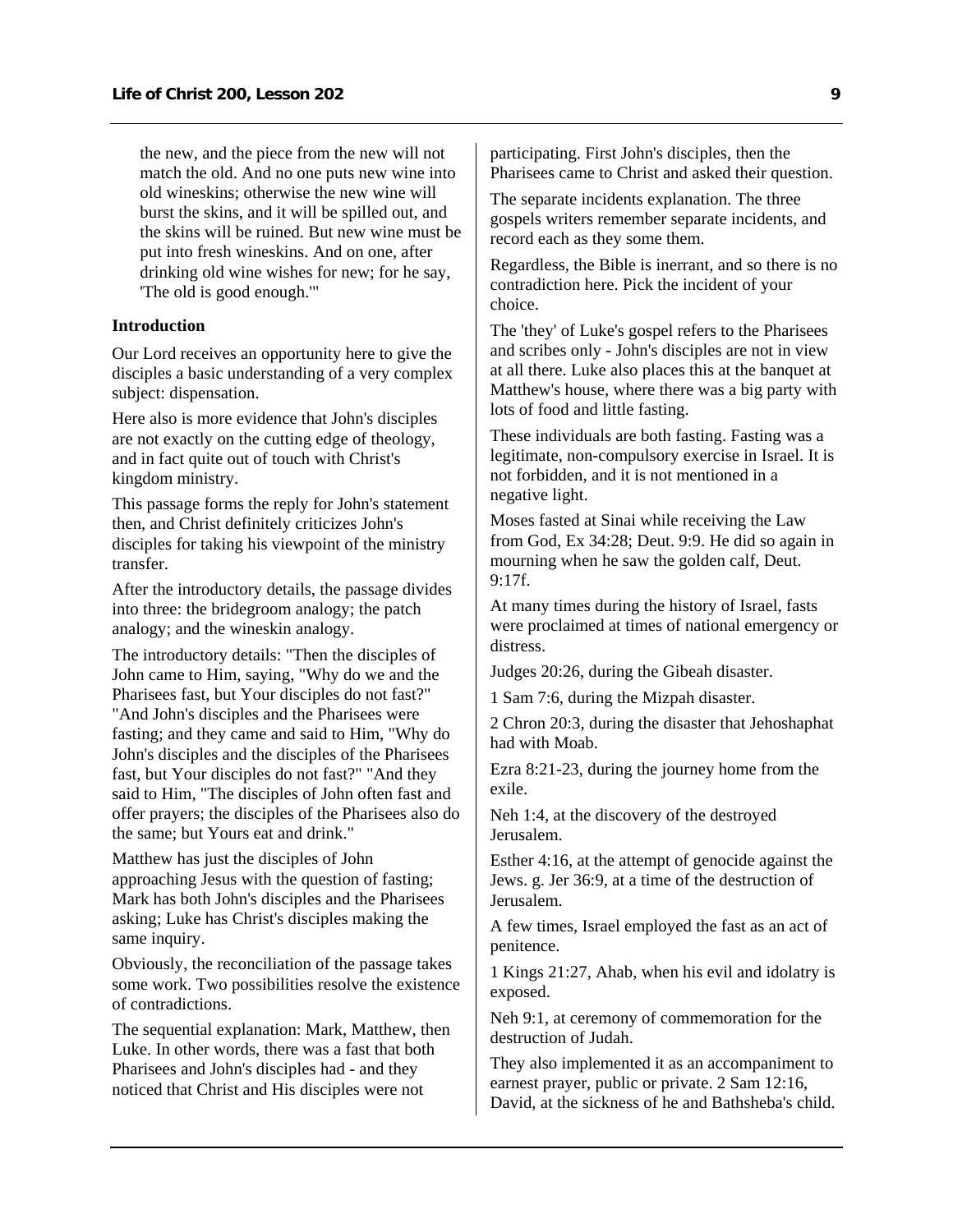Fasting also often went alongside mourning.

2 Sam 1:12, David and his men at the death of Saul.

2 Sam 12:21, David, while his child was alive.

Fasting came to be on the annual schedule of religious events during and after the exile, and all of these were related to the fall of the Jewish client nation. They were a sort of remembrance of suffering kind of fast.

But never, never in the history of Israel did God command His people to fast. Lev 23:27-29: "On exactly the tenth day of this seventh month is the day of atonement; it shall be a holy convocation for you, and you shall humble your souls and present an offering by fire to the Lord. Neither shall you do any work on this same day, for it is a day of atonement, to make atonement on your behalf before the Lord your God. If there is any person who will not humble himself on this same day, he shall be cut off from the people."

There have been many who equate the humbling of the soul with a literal fast, but there is no reason whatsoever to take the passage this way.

The command to humble your souls is entirely self-sufficient, and is another way of saying 'believe the doctrine'.

Fasts were supposed to be a sort of Sabbath from food, wherein greater concentration could be placed on God Himself, and especially during a time of mourning or Divine discipline.

John the Baptist required his followers to observe the annual fasts of the Jews.

Christ condemned hypocritical fasting, but did not condemn the practice outright, Matt 6:16-18, "And whenever you fast, do not put on a gloomy face as the hypocrites do, for they neglect their appearance in order to be seen fasting by men. Truly I say to you, they have their reward in full. But you, when you fast, anoint your head, and wash your face so that you may not be seen fasting by men, but by your Father who is in secret; and your Father who sees in secret will repay you."

Although Christ is hard the Pharisees for their approbation lust, He does not come down on fasting.

Instead, He assumes that people will continue to fast, and pushes them all to do it in the right way.

There is a good reason why the Pharisees and disciples of John should not fast at the present time: Christ is on the planet.

The first analogy, aimed at John the Baptist and his disciples. "And Jesus said to them, "The attendants of the Bridegroom cannot mourn as long as the bridegroom is with them, can they? But the days will come when the bridegroom is taken away from them, and then they will fast."

The attendants of the bridegroom are the disciples of John; the groom is Christ Himself; and the bride is Israel.

Notice that Christ equates fasting and mourning. Here we have the legitimate reason for fasting, which is a state of mourning.

Christ's question to them is "Why are you mourning?" The truth which lies under the question is, "This should be a time of celebration for all of you".

Christ has arrived, and He is offering to the kingdom to the bride - this is a time for rejoicing. The millennium is upon them, why fast?

The use of the word fast in the last sentence shows an equivalency to mourning. In fact, since Christ uses the two terms interchangeably we can assume that He considered them as synonymous. Therefore, the subject in the last sentence is about mourning.

This is the reason that Matthew's gospel is so valuable - because he remembered the force of Christ's discourse and translated so that we could have insight into the meaning.

Here also is another foreshadowing of Christ's death. The disciples would mourn then.

The bridegroom will be taken away from them through the ascension - Acts 1:9 records this event, and there Luke uses the same verb, APAIRO, to describe the event. Under the ministry of God the Holy Spirit, Luke interpreted the ascension as the fulfillment of Christ's prediction. Acts 1:9 is the only other place in the New Testament where this verb is used, other than our three synoptic accounts of this event.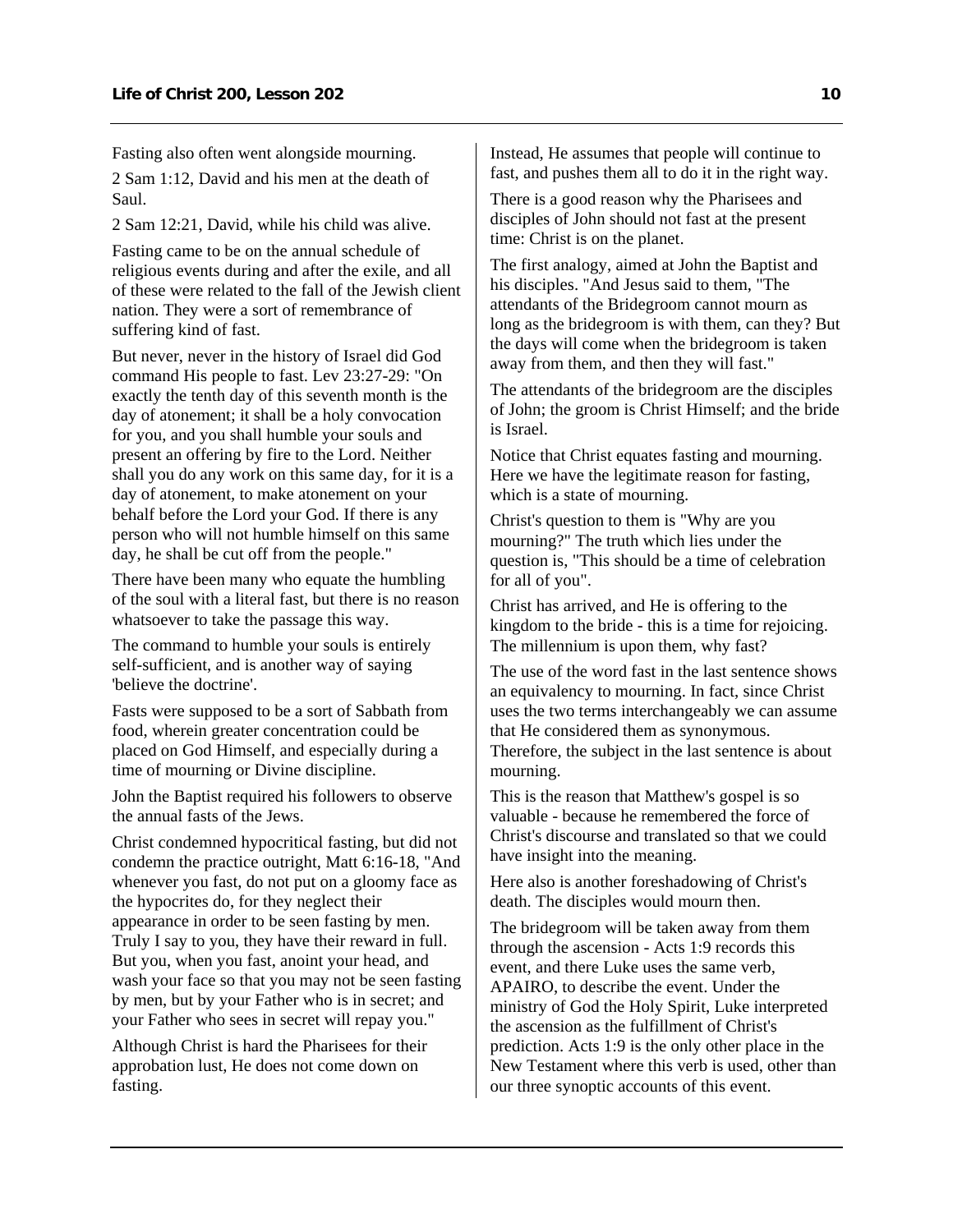The verb APARTHE. points out some interesting things.

It is in the passive voice, revealing the nature of Christ's passing. It will be not of His choosing, but from the action of God.. The subject receives the action of the verb.

The verb means to be taken away, not in any violent way, but just taken away.

The verb is in the subjunctive mood, revealing that from the human viewpoint, this event is only a potential event. Remember that the church age is no set thing yet from the viewpoint of the Jewish client nation. They may still choose Christ for their king. From the viewpoint of the divine decree and divine foreknowledge, their rejection is set in stone.

The second analogy, that of the patch. "But no one puts a patch of unshrunk cloth on an old garment; for the patch pulls away from the garment, and a worse tear results." "No one sews a patch of unshrunk cloth on an old garment; otherwise the patch pulls away from it, the new from the old, and a worse tear results." "And He was also telling them a parable: "No one tears a piece from a new garment and puts it on an old garment; otherwise he will both tear the new, and the piece from the new will not match the old."

#### **Introduction to dispensations**

Dispensation is a theological term which describes the Divine outline of human history.

"A dispensation is a period of human history defined in terms of divine revelation. According to the Bible, history is a sequence of divine administrations. These consecutive eras reflect the unfolding of God's plan for mankind. They constitute the divine viewpoint of history and the theological interpretation of history. The doctrine of dispensations if the vehicles by which believers living at a specific time can orient to God's will, plan, and purpose form their lives." (Thieme, p.3).

In human history, God gradually and progressively reveals His eternal purpose for mankind. Although the revelation is gradual and progressive, every generation has all that it needs to glorify God.

#### **Dispensational constants:**

Since the creation of man, spiritual growth has come through faith perception, and tested through adversity. This will always be the case, Gen. 3:8, "Then the man and his wife heard the sound of the Lord God as he was walking in the garden in the spiritual part of the day." There was a spiritual part of every day in the garden.

The truth has always been provided, although the form and mode of communication of the truth is a variable.

The human spirit has always been provided as the frame of reference for spiritual matters. It was there in the garden, and lost through the fall.

In the church age, additional power is provided in the filling ministry of God the Holy Spirit.

Since the creation of man, the character and sufficiency of God has always been the issue for mankind. This will always be the case.

Since the creation of man, spiritual opportunity is always equal. So it always will be.

Since the fall of man, salvation has always been by grace through belief in Christ. So will it always be. Since Adam and Eve were in a state of perfection, they had no need for salvation.

#### **Dispensational variables:**

The form and agents of communication of the truth.

The form of communication varies widely, from direct communication from God in the garden to oral tradition to written communication and ritual communication.

The agent of communication is closely associated with the form, yet it is distinct. Agents have varied from God to priests to prophets to apostles to pastors.

The amount of truth, due to progressive revelation. Because the revelation of the truth is progressive, and always builds on the body of truth from preceding ages, each successive age has greater amount of the truth than the preceding one. Sometimes the increases are dramatic, sometimes they are less so.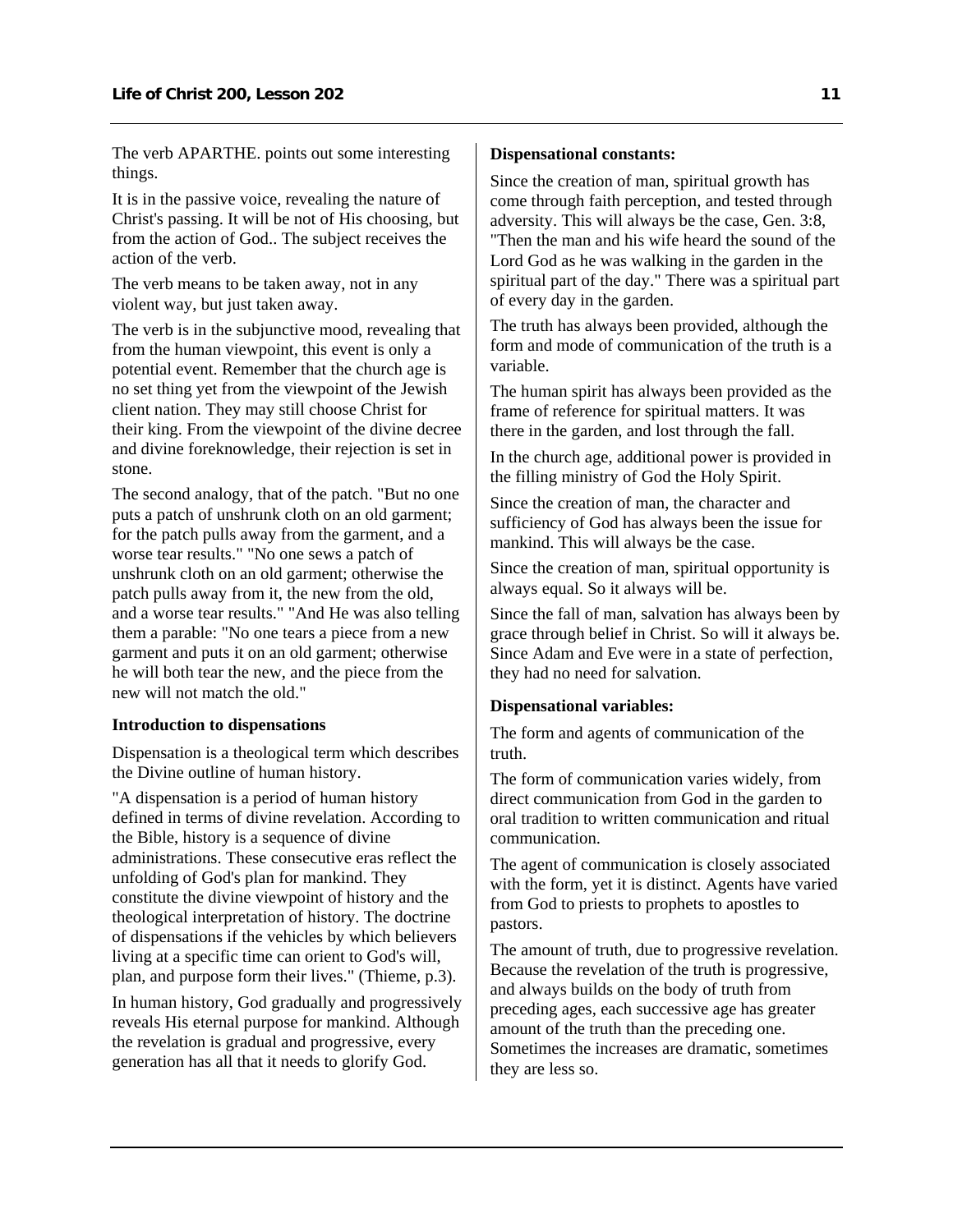## **The availability of Divine Power**

The ministry of God the Holy Spirit in the church age marks a fantastic increase in the availability of divine power. In future ages, there will be even more. In preceding ages, less so. This may be related to two things: (1) The progressive degeneracy of man; (2) The progressive amount of truth.

Corporate vs. Individual emphasis. In some dispensations, there is a greater emphasis on the corporate than the individual. The age of Israel is such an age. There is no dispensation that fails to recognize the importance of the individual.

The individual emphasis harkens back to the individual decisions of fallen angels to follow Satan and to reject the grace offer of God. The corporate emphasis stresses the effect of individual decisions on the whole.

Time and space relationship to Jesus Christ. The relationship in time of a dispensation to the first and second advents has a direct effect on the conditions of that dispensation, especially what is revealed in the Word.

#### **Trends of Volition**

Some dispensations seem to feature more positive volition than negative, and of course vice-versa. Even within dispensations this holds true.

Representation of an age of angelic prehistory. Most dispensations concentrate on the time of grace in angelic prehistory.

This analogy is the first of two which describe the change in conditions in the age of Israel due to the presence of the Messiah.

The dispensation of Israel still continues during the life of Christ, although it will end with the beginning of the church at Pentecost, 30 A.D. However, it really should not continue at all after the baptism of our Lord. There are four reasons why the incarnation should be regarded as a separate dispensation (from The Divine Outline of History, R. B. Thieme, Jr., pp.49-50.

God revealed Himself to mankind as never before in history - in the person of Christ. In the Scriptures the life of Christ is recorded four times over, from four perspectives, unlike any other period in history.

God designed the incarnation of Jesus Christ to purchase salvation for all mankind in every dispensation. From God's viewpoint this extraordinary period throws light across all of history and is not hidden away as part of another dispensation. God's design for the incarnation of Christ also included an unprecedented system of power that enabled the humanity of Christ to accomplish His mission.

Our Lord's incarnation is a separate dispensation because it plays a major role in defining other dispensation. One of its characteristics resurrection - becomes a distinguishing mark of the completion of each subsequent dispensation.

This approximately thirty-three-year dispensation is like a cornerstone or hinge that connects, yet divides, two very different dispensations. Israel and the Church are different from one another because of the Incarnation, which itself belongs to neither of these dispensations. We will briefly present each of these four approaches.

The incarnation runs from the birth of Christ in B.C. 4 to the resurrection and ascension of Christ in A.D. 30, a period of 33 years.

#### **The pre-baptism era**

The presentation of the Word.

The total information and complexity of the Word remains the same as in the last era. The means of communication also remains the same. Although the living Word was now in His human body, his time of teaching had not yet come. Although John the Baptist had a special ministry in preparing the way for Christ, he is a prophet, and no more, Jn 1:6-8, "There came a man who was sent from God; his name was John. He came as a witness to testify concerning that light, so that through him all men might believe. He himself was not the light; he came only as a witness to the light."

#### **The current phase of the angelic conflict**

The Pre-baptism era of the life of Christ marked the beginning of the rebuttal phase of the angelic conflict. The intensity of the conflict became much greater. The scope of the conflict was focused on the person of Jesus Christ.

There was a great deal of angelic protection for the person of Jesus Christ, especially in His early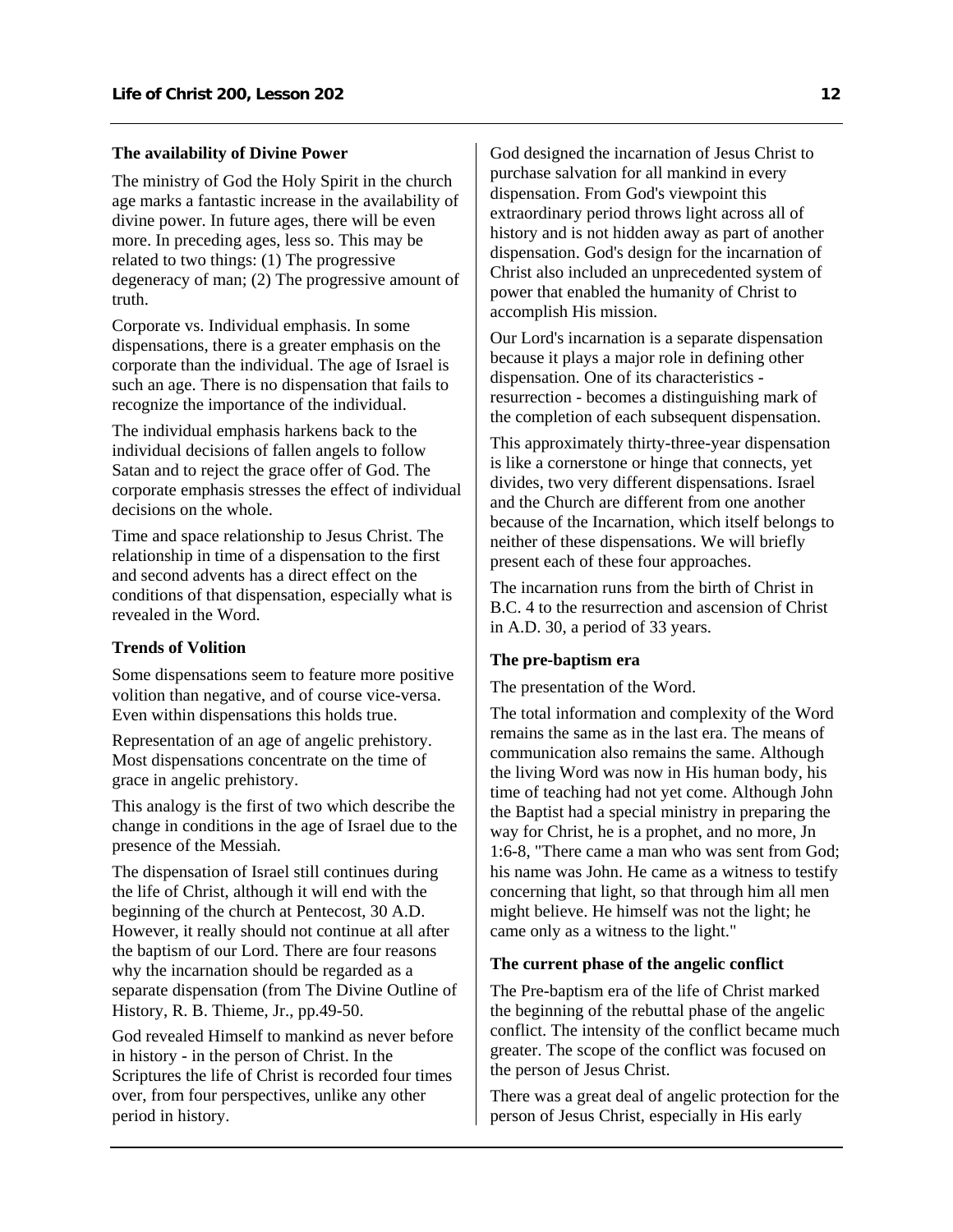years, Mt 2:13-18 (read). The conflict continued in the lives of other human beings, but the great focus was on Christ Himself.

This era had several purposes within the conflict.

The continuation of the age of Israel, and the era of Divine Discipline, which overlapped the present dispensation (explain).

Jesus Christ lived the perfect life of a believer under the ritual system of the age of Israel, Mt 5:17, "Do not think that I have come to abolish the Law or the prophets; I have not come to abolish them but to fulfill them."

He proved that it could be done as the last one to take the witness stand under the ritual plan of God.

He began the transition to the church age and the rebuttal phase of the trial.

He was therefore the perfect cornerstone between the two dispensations, Mt 21:42; Mk 12:10; Lk 20:17; Acts 4:11; Eph 2:20; 1 Pet 2:6,7.

#### **The post-baptism era**

Note: At His baptism, Our Lord received the filling ministry of the Holy Spirit, and thus began His earthly ministry, and the prototype Christian life.

#### **The presentation of the Word**

The total information revealed took a large step forward at the revelation of the living Word in the baptism of Christ. The complexity of the information stayed relatively low. The means of communication took some new turns as well.

The Word was for the very first time communication in a person, that is, Jesus Christ. Our Lord Himself communicated through Word and deed. He taught individuals, small groups, and large crowds. He also taught by the example of His own life. The availability of Divine power.

The general populace had the same power as the preceding eras. Jesus Christ received the full-time filling of the Spirit for the first time in History.

Through it He received all of the spiritual gifts that He needed to establish the Christian way of life. Included were at least miracles, healing, knowledge, prophecy, pastor-teacher, and faith. Through it He was empowered to execute

perfectly the prototype Christian life in the protocol plan of God. Because of it He could remain impeccable and accomplish what He needed to without using His own omnipotence. The current phase of the angelic conflict.

Although the scope of the angelic conflict remained the same, this was perhaps the most intense time in history, Mt 4:1-12; Lk 4:1-12 (read).

The level of chaos, violence, and suffering isn't always an accurate measuring device for the intensity of the spiritual conflict.

In this era, Satan and Jesus Christ underwent an incredibly intense spiritual contest, and our Lord was the winner. The purpose of this era was to establish the new way of spiritual life for Church age believers, and to accomplish the salvation of mankind.

In His life, Our Lord became the first witness of the rebuttal phase of the trial, and underwent a severe cross examination by the devil. It was also necessary for Him to die a substitutionary spiritual death on the cross, so that our salvation might be made available. In the rebuttal phase, every mature believer is an example of what Satan and the fallen angels could have had if they would have accepted the grace offer of God. In Christ, Satan had an example of what He could have had if he had never sinned in the first place. Whereas Adam became an example of the fall of Satan, Our Lord was an example of Satan without the fall, 1Cor 15:45-49. The life of Christ after His baptism begins a string of witnesses which bring individual recrimination against the fallen angels.

Jesus Christ is the patch of new cloth; the dispensation of Israel is the old garment. The one central truth that is communicated by this parable and the next is that of unsuitability.

The new cloth does not fit with the old garment.

The old garment is unsuitable for the new patch; so the conditions of the dispensation of Israel are unsuited for the coming of Christ.

The Pharisees were fasting as a part of their ritual system. John's disciples were fasting as a part of his ministry. Both are unsuited for the dispensation of the incarnation. We have seen that fasting was related to mourning. However, mourning was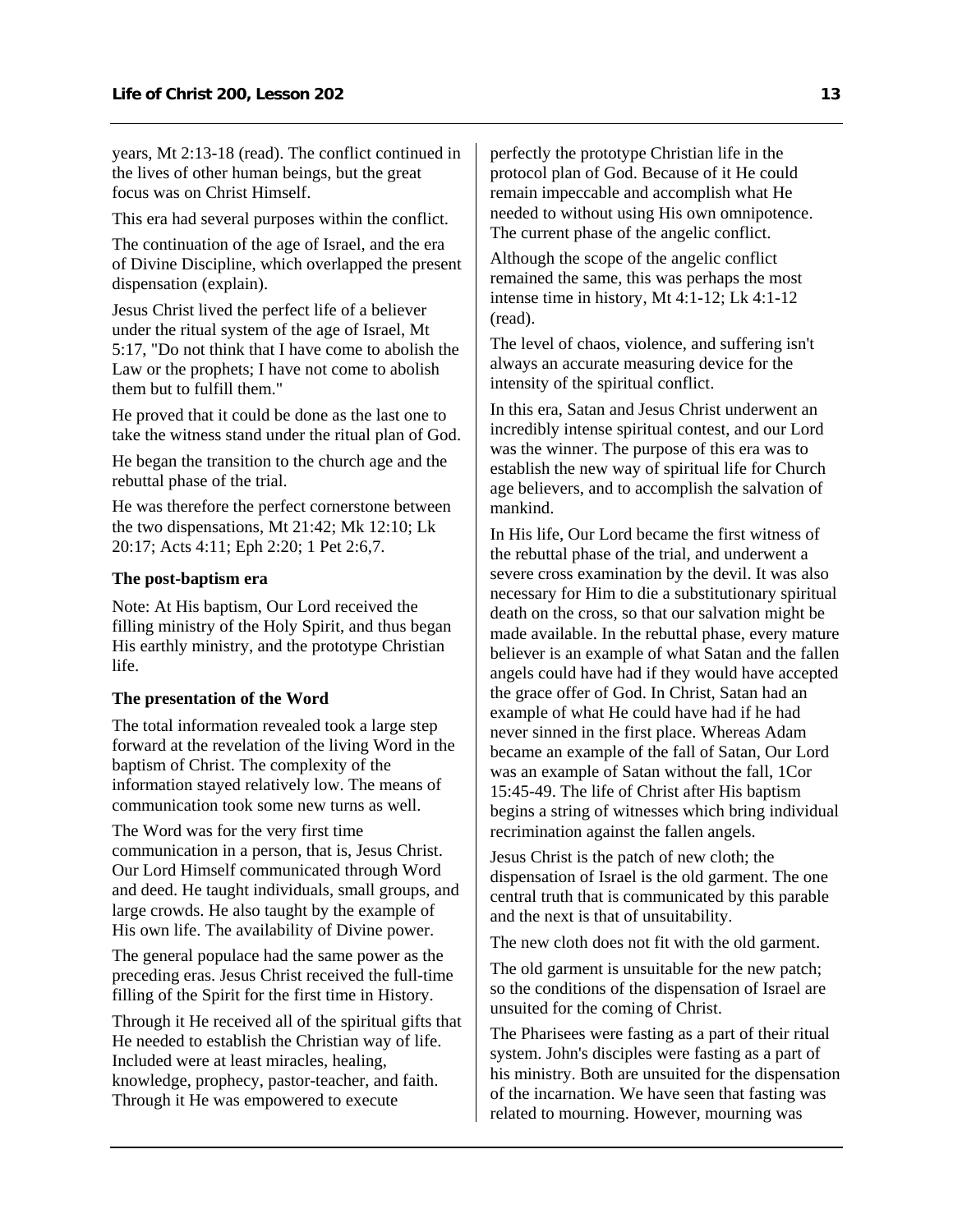<span id="page-15-0"></span>particularly unsuited to the celebratory nature of Christ's appearance and ministry.

Both Matthew and Mark use the word PLEROMA for what we have as 'new'. Actually PLEROMA is a word which means fullness. The new patch is full, like a sponge, but later it will be empty and smaller. Thus, the tearing. Christ certainly was the fullness of God in a human being, and could not be coupled with a dispensation that is all about compensation for sin.

The second parable is much the same as the first: it has as its one central truth the idea of unsuitability.

This time, Christ is the new wine, and the old wineskin is the dispensation of Israel, and more specifically, the idea of fasting.

The difference here is that the unsuitability lies in the idea of expansion instead of shrinking. The new wine expands, whereas the new patch of cloth shrinks.

In both cases, Christ and the dispensation of the incarnation are the new things, and the dispensation of Israel and fasting are the old things. In both cases, the old is unsuitable to the new, and Christ urges them to bring new to the new. The new is a new dispensation.

In essence, Christ is telling them that their dispensation, with its ritual form of teaching, is outdated, and in fact they should be letting it pass.

The way to let that dispensation to pass is to take hold of the new one, and its distinctions, or dispensational variables.

The followers of John the Baptist should be the first ones on the case, because they were supposed to "be prepared" for the coming of the Lord. How could they be prepared through legalism? How through clinging to the former dispensation, now obviously past?

Nor do the Pharisees have an excuse.

## **John Chapter 5**

#### **Jerusalem**

**John 5:1**, "After these things there was a feast of the Jews, and Jesus went up to Jerusalem"

Chronology.

This is the spring of 27 A.D., the second Passover during Christ's ministry. This feast is not tabernacles, although many assert it to be.

The great day of atonement was the day of fasting mentioned by the disciples of John and the Pharisees.

Jerusalem was a few days' journey from Galilee, and so it would have been difficult to make it while the feast was still going.

The phrase META TAUTA - "after these things" is an allusion to what has just gone previously in his gospel, but was some time before if this is the feast of Tabernacles.

The previous event at the end of John chapter four is the healing of the royal man's son. This in turn was only a few days after the incident with the Samaritan woman at the well. And that event just when Christ was entering Galilee and starting up His ministry there.

In a nutshell, META TAUTA would encompass about one year in time! This stretches the meaning of the phrase a little too far.

The apostles made the connection between the feast of tabernacles and the transfiguration of Jesus Christ.

Read Mark 9:1-8.

The transfiguration was a preview of the glorification of Jesus Christ at the second advent.

Read Rev. 19:11-16.

Our Lord testified to this very thing.

Read John  $7.2-8$ .

If Christ would not go up to this feast the next year, then why the year previous.

Conclusion: this cannot be the feast of tabernacles.

The handicapped in ancient Israel were cared for, but it was just about a guarantee that one would live in poverty for all his life.

**John 5:2-5**, "Now there is in Jerusalem by the sheep gate a pool, which is nicknamed in Hebrew Bethzatha, having five porticoes. In these lay a multitude of those who were sick, blind, lame, and withered. And a certain man was there, who had been thirty-eight years in his sickness."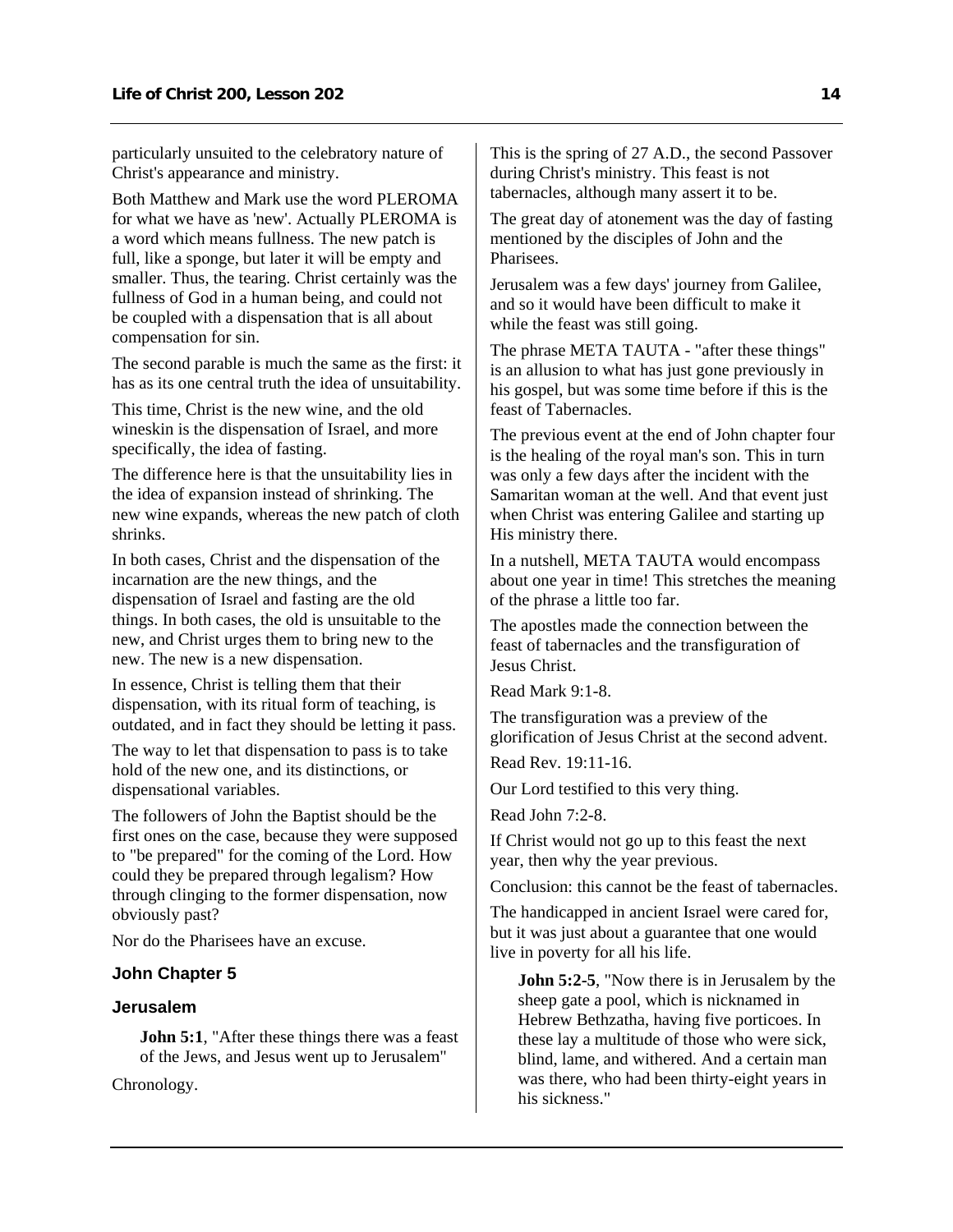The sheep gate is a gate that opens to the North side of the temple area, but not the temple itself.

About two hundred yards to the North from this gate there are two man-made pools, standing next to each other in north-south orientation.

John's account mentions only one pool, that one by the name of Bethzatha.

The other name possibilities(Bethesda, Belzetha, etc.) exist because of some confusing place names in the area, but must be discounted on the basis of the weakness of their manuscripts.

This confusion exists because Herod the great, the man who had the pools built a few years before Christ's birth, called the complex the 'house of mercy', or, Bethesda. And, nearby, there was a suburb called Bezatha. The two place names collided and over the years they became one - 'Beth-zatha'.

The two pools issue from the same underground spring, and so were often lumped together. Bethzatha was the name for the complex. Even we say we are going down to the neighborhood pool, when there may be a baby pool or a lap pool in addition to the main one.

The word for 'called' is EPILEGOMENE, which means to place one word on top of another, or to assign a nickname. Thus we know that Bethzatha is a nickname and not its proper name.

This pool complex had five porticoes. A portico is a porch that has a roof supported by columns. This was really a magnificent looking area, typical of Solomon's building program.

The story about the angel stirring up the waters is certainly not included in the original manuscript of John's writing.

The earliest manuscript that contains the angel story is from the fifth century; the earliest that omits it from around 200. Case settled.

What the inclusion of the angel story does is attempt to provide a rationale for why so many of the sick, blind, lame, and withered went there, and why they wanted so much to go into the waters.

This place was a sort of Lourdes of the ancient world. A local legend, totally untrue, had an angel stirring up the waters and giving healing to any who could get there while the water roiled. What a terrible false hope these people had! Many of them would have come just for the feast, and gone to this place as a special pilgrimage. Perhaps the rumor that Christ was near stirred up the frenzy of interest even more.

The roiling of the waters was a pretty bad tease. All of the scrambling to get into the pools must have been a horrifying spectacle.

Thirty eight years is a really long time to be ill! There is hope and hopeless hope. How he must have rationalized his presence there. How he must have hoped a hopeless hope to be healed. The man's illness left him in an incapacitated state - he did not have the physical capability to reached the roiling of the pool.

**John 5:6-9,** "When Jesus saw him lying there, and knew that he had already been a long time in that condition, He said to him, "Do you wish to get well?" The sick man answered Him, "Sir, I have no man to cast me into the pool whenever the water is stirred up. But while I myself am coming, another goes down before me." Jesus said to him, "Arise, take up your pallet, and walk." And immediately the man became well, and took up his pallet and began to walk. Now it was the Sabbath on that day."

John reveals Christ's motivation through the statement, "[Christ] knew that he had already been a long time in that condition."

Christ's offer comes from His compassion. Christ had seen thousands and thousands of the sick and lame, and even many of them were present at this scene, but this man is among the worst.

Christ did not come to heal every sick or lame person in the world. It is a point of fact that He did not.

He did choose this man out of compassion. He was the most pitiful of the bunch at the pool.

Christ uses the word HUGIE.S to define the man's desire. It denotes physical soundness or wholeness. It portrays the absence of disease or defect. Paul uses this for sound doctrine in Titus  $2:8$ .

Also remarkable is that the poor man had no one to help him. There is no compassion in Israel.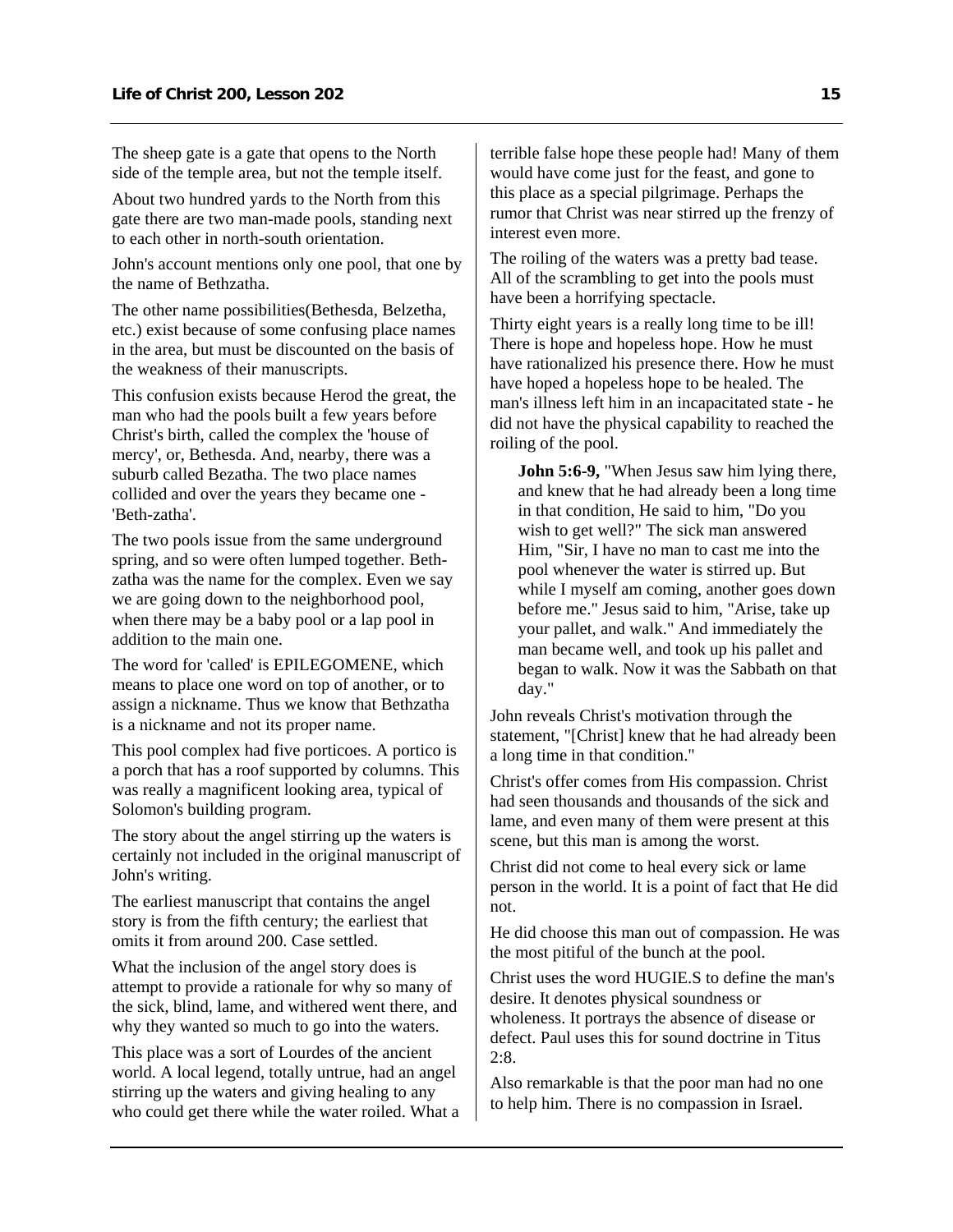Healing this man will be a sign that Jesus Christ is the Messiah, and especially the suffering Messiah. How appropriate then that this healing occurs at the Passover feast, which is a ritual that teaches the same principle.

A typical misunderstanding occurs. Christ asks the man if he wishes to get well, and the man assumes that Christ speaks of the healing powers of the waters.

The sick man has no idea whatsoever as to the identity of Christ. If he had, then he would have been on to what Christ was offering.

Remember also that Christ has been away in Galilee for a year or so, and that he did not announce His return to Jerusalem. And this: if this man had no one to put him in this pool, then who would have carried him to Galilee and Christ.

But Christ had to come here, because this man was positive, and had no way to physically come to Christ.

The man says, "Sir, I have no man to cast me into the pool whenever the water is stirred up. But while I myself am coming, another goes down before me."

The man addresses Christ respectfully with the appellation KURIE. This is the 'sir' of the koine Greek. It does not indicate that he knew Christ's true nature. Remember this from the woman at the well? She used the same form of address.

The use of HOTAN, 'whenever' indicates that the water is stirred up on random occasions.

TARASSO describes the stirring up of the waters. The sick man uses the passive voice, which most likely indicates his belief that the stirring up does not come from a natural source. Note the difference: "The water stirred..." "The water was stirred by the angel..."

The man also emphasizes that he is alone in this endeavor by the intensive use of the personal pronoun EGO combined with the verb ERCHOMAI. Together, these are translated, "I myself."

This is a most pitiful plea.

"Jesus said to him, "Arise, take up your pallet, and walk around." And immediately the man became

well, and took up his pallet and began to walk around. Now it was the Sabbath on that day."

Not only does Christ command the sick man to get up and walk, but also to take up his pallet.

The KRABATTOS was a small portable bed, perhaps in the form of a mattress-stretcher combination. The same word was employed by the synoptic writers for the man who was lowered through the roof to Jesus. That mattress was obviously on some kind of frame, and rigid.

While the pallet used to carry him, now he carries the pallet. Christ's command is very appropriate, and designed to bring a great demonstration of the power of God.

The verb for walk is PERIPATEO, and it means literally to 'walk around'.

The idea is definitely that of demonstration.

Imagine the scene: all those scrambling madly to get into the waters whenever they stir, a pitiful, wild, weird freak show. Does the cure work immediately, or does it take time? Do I have to be where the water stirs, or just in the pool anywhere when it does stir? How can you tell the difference between the stirring of the angel, and the wind. Or worse yet, the stirring of the angel and all the splashing and confusion as the scramble occurs.

And then, of all things, one of their number, clearly outside of the pool, arises and begins to walk around with his pallet in hand.

There is a hushed silence... amazement... "HEY IT'S THE SABBATH! YOU CAN'T DO THAT ON THE SABBATH! ALERT! ALARM! SABBATH BREAKER! SABBATH BREAKER!"

John puts a shadow on this happy moment by mentioning that it was the Sabbath. Surely this man knew it was the Sabbath, but how could he disobey the one who had healed his illness of thirty eight years?

**John 5:10-13**, "Therefore the Jews were saying to him who was cured, "It is the Sabbath, and it is not permissible for you to carry your pallet." But he answered them, "He who made me well was the one who said to me, "Take up your pallet and walk." They asked him, "Who is the man who said to you,